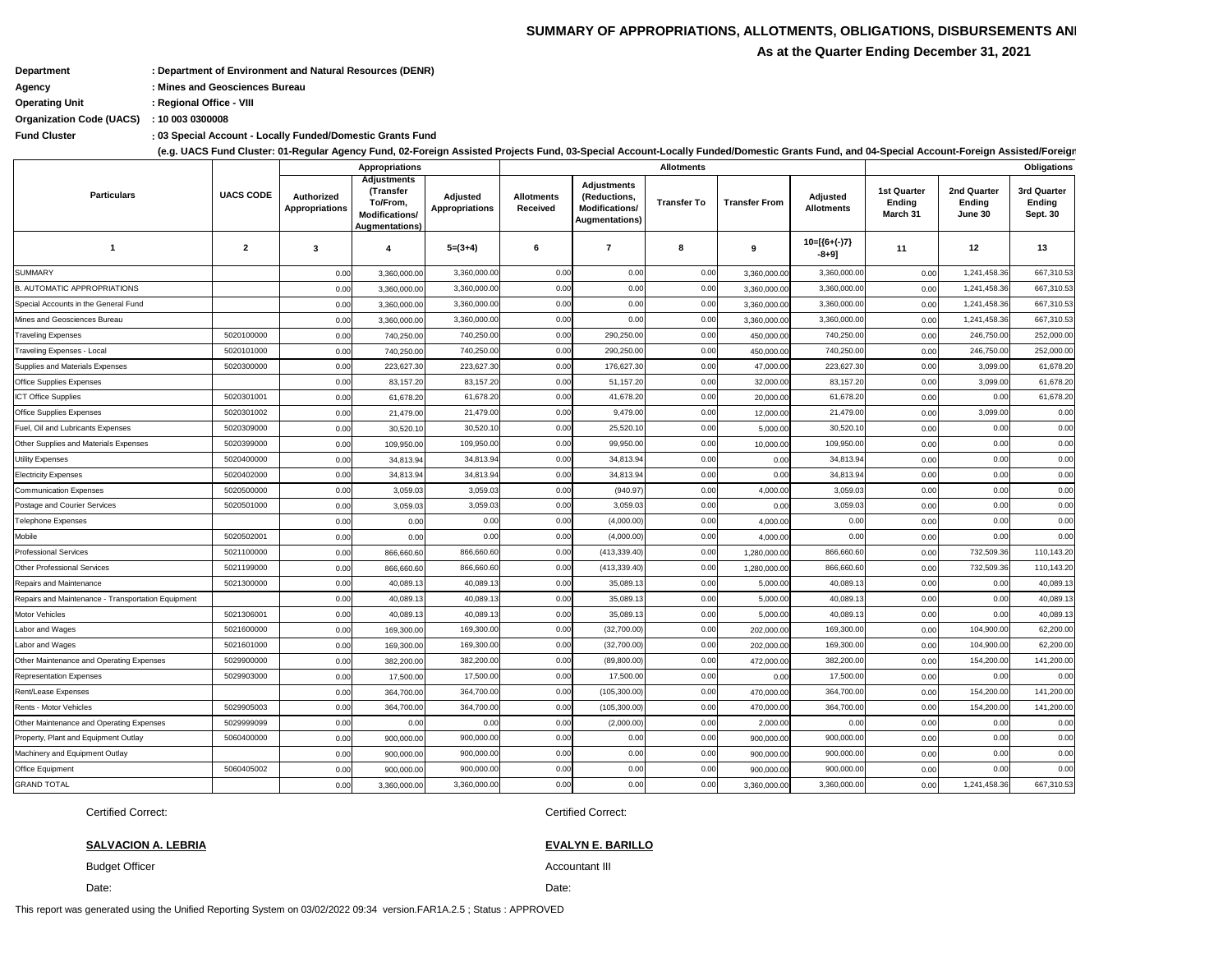Budget Officer

### **SALVACION A. LEBRIA**

Certified Correct:

### **D BALANCES BY OBJECT OF EXPENDITURES** THE RESERVE TO A 2007 THE RESERVE TO BE A 2007 THE RESERVE TO BE A 2007 THE RESERVE TO BE A 2007 THE RESERVE OF STATISTICAL INTERFERING TO A 2007 THE RESERVE OF STATISTIC RESERVE THE

**Organization Code (UACS) : 10 003 0300008 Department 12 COLLEGE 12 CONGREGERATION RESOURCES (DENR)**<br> **:** Department 6 Environment and Natural Resources (DENR) **Agency bureau : Mines and Geosciences E Operating Unit : Regional Office - VIII**

**Fund Cluster Cluster 103 Special Account - Loc**ally Fund

**Continuing Appropriations X Current Year Appropriations Priations** 

|                                                    |                  |                       | <b>Disbursements</b> |                              |                       |                              |                              |                 |                       | <b>Balances</b>   |                                                |                               |  |  |
|----------------------------------------------------|------------------|-----------------------|----------------------|------------------------------|-----------------------|------------------------------|------------------------------|-----------------|-----------------------|-------------------|------------------------------------------------|-------------------------------|--|--|
| <b>Particulars</b>                                 | <b>UACS CODE</b> | 4th Quarter<br>Ending | <b>TOTAL</b>         | 1st Quarter<br><b>Ending</b> | 2nd Quarter<br>Ending | 3rd Quarter<br><b>Ending</b> | 4th Quarter<br><b>Ending</b> | <b>TOTAL</b>    | Unreleased            | Unobligated       | <b>Unpaid Obligations</b><br>$(15-20)=(23+24)$ |                               |  |  |
|                                                    |                  | <b>Dec. 31</b>        |                      | March 31                     | June 30               | <b>Sept. 30</b>              | Dec. 31                      |                 | <b>Appropriations</b> | <b>Allotments</b> | Due and<br>Demandable                          | Not Yet Due and<br>Demandable |  |  |
| -1                                                 | $\mathbf{2}$     | 14                    | 15=(11+12+13+14      | 16                           | 17                    | 18                           | 19                           | 20=(16+17+18+19 | $21=(5-10)$           | $22=(10-15)$      | 23                                             | 24                            |  |  |
| <b>SUMMARY</b>                                     |                  | 1,451,226.92          | 3,359,995.81         | 0.00                         | 514,651.16            | 882,613.65                   | 1,877,420.97                 | 3,274,685.78    | 0.00                  | 4.19              | 71,310.03                                      | 14,000.00                     |  |  |
| <b>B. AUTOMATIC APPROPRIATIONS</b>                 |                  | 1,451,226.92          | 3,359,995.81         | 0.00                         | 514,651.16            | 882,613.65                   | 1,877,420.97                 | 3,274,685.78    | 0.00                  | 4.19              | 71,310.03                                      | 14,000.00                     |  |  |
| Special Accounts in the General Fund               |                  | 1,451,226.92          | 3,359,995.81         | 0.00                         | 514,651.16            | 882,613.65                   | 1,877,420.97                 | 3,274,685.78    | 0.00                  | 4.19              | 71,310.03                                      | 14,000.00                     |  |  |
| Mines and Geosciences Bureau                       |                  | 1,451,226.92          | 3,359,995.81         | 0.00                         | 514,651.16            | 882,613.65                   | 1,877,420.97                 | 3,274,685.78    | 0.00                  | 4.19              | 71,310.03                                      | 14,000.00                     |  |  |
| <b>Traveling Expenses</b>                          | 5020100000       | 241,500.00            | 740,250.00           | 0.00                         | 219,750.00            | 279,000.00                   | 241,500.00                   | 740,250.00      | 0.00                  | 0.00              | 0.00                                           | 0.00                          |  |  |
| Traveling Expenses - Local                         | 5020101000       | 241,500.00            | 740,250.00           | 0.00                         | 219,750.00            | 279,000.00                   | 241,500.00                   | 740,250.00      | 0.00                  | 0.00              | 0.00                                           | 0.00                          |  |  |
| Supplies and Materials Expenses                    | 5020300000       | 158,845.91            | 223,623.11           | 0.00                         | 3,099.00              | 31,500.00                    | 140,773.1                    | 175,372.1       | 0.00                  | 4.19              | 48,251.00                                      | 0.00                          |  |  |
| Office Supplies Expenses                           |                  | 18,380.00             | 83,157.20            | 0.00                         | 3,099.00              | 31,500.00                    | 48,558.20                    | 83,157.20       | 0.00                  | 0.00              | 0.00                                           | 0.00                          |  |  |
| ICT Office Supplies                                | 5020301001       | 0.00                  | 61,678.20            | 0.00                         | 0.00                  | 31,500.00                    | 30,178.20                    | 61,678.20       | 0.00                  | 0.00              | 0.00                                           | 0.00                          |  |  |
| <b>Office Supplies Expenses</b>                    | 5020301002       | 18,380.00             | 21,479.00            | 0.00                         | 3,099.00              | 0.00                         | 18,380.00                    | 21,479.00       | 0.00                  | 0.00              | 0.00                                           | 0.00                          |  |  |
| Fuel, Oil and Lubricants Expenses                  | 5020309000       | 30,515.91             | 30,515.91            | 0.00                         | 0.00                  | 0.00                         | 30,515.91                    | 30,515.9        | 0.00                  | 4.19              | 0.00                                           | 0.00                          |  |  |
| Other Supplies and Materials Expenses              | 5020399000       | 109,950.00            | 109,950.00           | 0.00                         | 0.00                  | 0.00                         | 61,699.00                    | 61,699.00       | 0.00                  | 0.00              | 48,251.00                                      | 0.00                          |  |  |
| <b>Utility Expenses</b>                            | 5020400000       | 34,813.94             | 34,813.94            | 0.00                         | 0.00                  | 0.00                         | 34,813.94                    | 34,813.94       | 0.00                  | 0.00              | 0.00                                           | 0.00                          |  |  |
| <b>Electricity Expenses</b>                        | 5020402000       | 34,813.94             | 34,813.94            | 0.00                         | 0.00                  | 0.00                         | 34,813.94                    | 34,813.94       | 0.00                  | 0.00              | 0.00                                           | 0.00                          |  |  |
| <b>Communication Expenses</b>                      | 5020500000       | 3,059.03              | 3,059.03             | 0.00                         | 0.00                  | 0.00                         | 0.00                         | 0.00            | 0.00                  | 0.00              | 3,059.03                                       | 0.00                          |  |  |
| Postage and Courier Services                       | 5020501000       | 3,059.03              | 3,059.03             | 0.00                         | 0.00                  | 0.00                         | 0.00                         | 0.00            | 0.00                  | 0.00              | 3,059.03                                       | 0.00                          |  |  |
| <b>Telephone Expenses</b>                          |                  | 0.00                  | 0.00                 | 0.00                         | 0.00                  | 0.00                         | 0.00                         | 0.00            | 0.00                  | 0.00              | 0.00                                           | 0.00                          |  |  |
| Mobile                                             | 5020502001       | 0.00                  | 0.00                 | 0.00                         | 0.00                  | 0.00                         | 0.00                         | 0.00            | 0.00                  | 0.00              | 0.00                                           | 0.00                          |  |  |
| <b>Professional Services</b>                       | 5021100000       | 24,008.04             | 866,660.60           | 0.00                         | 120,902.16            | 297,246.43                   | 428,512.01                   | 846,660.60      | 0.00                  | 0.00              | 20,000.00                                      | 0.00                          |  |  |
| <b>Other Professional Services</b>                 | 5021199000       | 24,008.04             | 866,660.60           | 0.00                         | 120,902.16            | 297,246.43                   | 428,512.0                    | 846,660.60      | 0.00                  | 0.00              | 20,000.00                                      | 0.00                          |  |  |
| <b>Repairs and Maintenance</b>                     | 5021300000       | 0.00                  | 40,089.13            | 0.00                         | 0.00                  | 9,767.22                     | 30,321.9                     | 40,089.1        | 0.00                  | 0.00              | 0.00                                           | 0.00                          |  |  |
| Repairs and Maintenance - Transportation Equipment |                  | 0.00                  | 40,089.13            | 0.00                         | 0.00                  | 9,767.22                     | 30,321.91                    | 40,089.1        | 0.00                  | 0.00              | 0.00                                           | 0.00                          |  |  |
| <b>Motor Vehicles</b>                              | 5021306001       | 0.00                  | 40,089.13            | 0.00                         | 0.00                  | 9,767.22                     | 30,321.91                    | 40,089.1        | 0.00                  | 0.00              | 0.00                                           | 0.00                          |  |  |
| Labor and Wages                                    | 5021600000       | 2,200.00              | 169,300.00           | 0.00                         | 104,900.00            | 62,200.00                    | 2,200.00                     | 169,300.00      | 0.00                  | 0.00              | 0.00                                           | 0.00                          |  |  |
| Labor and Wages                                    | 5021601000       | 2,200.00              | 169,300.00           | 0.00                         | 104,900.00            | 62,200.00                    | 2,200.00                     | 169,300.00      | 0.00                  | 0.00              | 0.00                                           | 0.00                          |  |  |
| Other Maintenance and Operating Expenses           | 5029900000       | 86,800.00             | 382,200.00           | 0.00                         | 66,000.00             | 202,900.00                   | 113,300.00                   | 382,200.00      | 0.00                  | 0.00              | 0.00                                           | 0.00                          |  |  |
| <b>Representation Expenses</b>                     | 5029903000       | 17,500.00             | 17,500.00            | 0.00                         | 0.00                  | 0.00                         | 17,500.00                    | 17,500.00       | 0.00                  | 0.00              | 0.00                                           | 0.00                          |  |  |
| Rent/Lease Expenses                                |                  | 69,300.00             | 364,700.00           | 0.00                         | 66,000.00             | 202,900.00                   | 95,800.00                    | 364,700.00      | 0.00                  | 0.00              | 0.00                                           | 0.00                          |  |  |
| Rents - Motor Vehicles                             | 5029905003       | 69,300.00             | 364,700.00           | 0.00                         | 66,000.00             | 202,900.00                   | 95,800.00                    | 364,700.00      | 0.00                  | 0.00              | 0.00                                           | 0.00                          |  |  |
| Other Maintenance and Operating Expenses           | 5029999099       | 0.00                  | 0.00                 | 0.00                         | 0.00                  | 0.00                         | 0.00                         | 0.00            | 0.00                  | 0.00              | 0.00                                           | 0.00                          |  |  |
| Property, Plant and Equipment Outlay               | 5060400000       | 900,000.00            | 900,000.00           | 0.00                         | 0.00                  | 0.00                         | 886,000.00                   | 886,000.00      | 0.00                  | 0.00              | 0.00                                           | 14,000.00                     |  |  |
| Machinery and Equipment Outlay                     |                  | 900,000.00            | 900,000.00           | 0.00                         | 0.00                  | 0.00                         | 886,000.00                   | 886,000.00      | 0.00                  | 0.00              | 0.00                                           | 14,000.00                     |  |  |
| Office Equipment                                   | 5060405002       | 900,000.00            | 900,000.00           | 0.00                         | 0.00                  | 0.00                         | 886,000.00                   | 886,000.00      | 0.00                  | 0.00              | 0.00                                           | 14,000.00                     |  |  |
| <b>GRAND TOTAL</b>                                 |                  | 1,451,226.92          | 3,359,995.81         | 0.00                         | 514,651.16            | 882,613.65                   | 1,877,420.97                 | 3,274,685.78    | 0.00                  | 4.19              | 71,310.03                                      | 14,000.00                     |  |  |

Date:

Regional Director

Date:

Chief, Finance and Administrative Division

### Approved By:

**CARLOS A. TAYAG, CESE**

Recommending Approval:

**MARCELINA C. ESPOS**

**(e.g. UACS Fund Cluster: 01-Regular Agency Fund, 02-Foreign Assisted Projects Fund, 03-Special Account-Locally Funded/Domestic Grants Fund, and 04-Special Account-Foreign Assisted/Foreign Grants Fund) (e.g. UACS Fund Cluster: 01-Regular Agency Fund, 02-Foreign Assisted Projects Fund, 03-Special Account-Locally Funded/Domestic Grants Fund, and 04-Special Account-Foreign Assisted/Foreign Grants Fund)**

|  | <b>Current Year Approp</b> |
|--|----------------------------|
|  | Supplemental Appro         |
|  | .                          |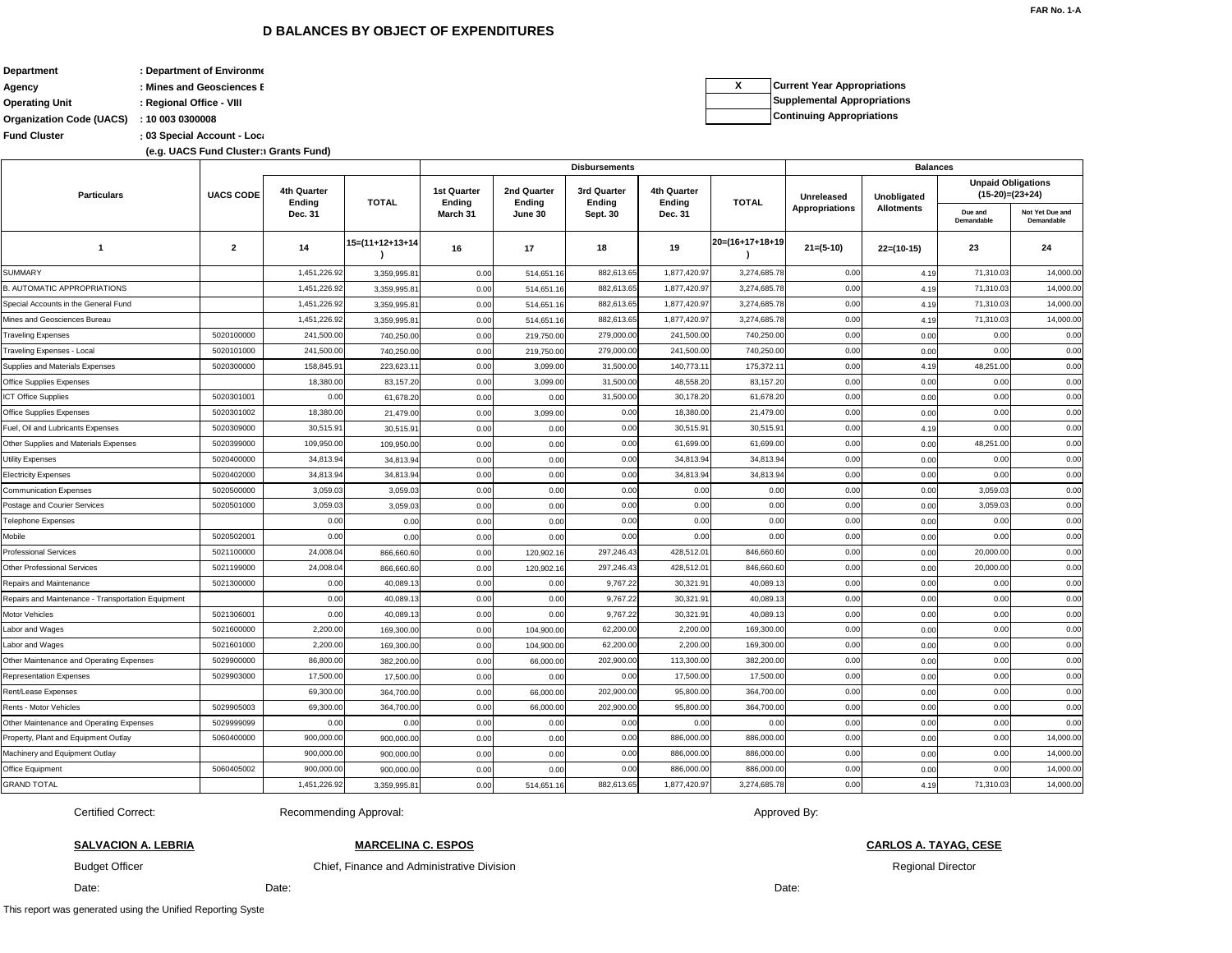Budget Officer **Accountant III** and the set of the set of the set of the set of the set of the set of the set of the set of the set of the set of the set of the set of the set of the set of the set of the set of the set of

# SUMMARY OF APPROPRIATIONS, ALLOTMENTS, OBLIGATIONS, DISBURSEMENTS AND BALANC

 **As at the Quarter Ending December 31, 2021**

**Department: Department of Environment and Natural Resources (DENR) Agency/Entity: Mines and Geosciences Bureau**

**Operating Unit: Regional Office - VIII**

**Organization Code (UACS) : 10 003 0300008**

**Fund Cluster: 01 Regular Agency Fund**

**(e.g. UACS Fund Cluster: 01-Regular Agency Fund, 02-Foreign Assisted Projects Fund, 03-Special Account-Locally Funded/Domestic Grants Fund, and 04-Special Account-Foreign Assisted/Foreign Grants Fund)**

|                                                      | <b>UACS CODE</b>        | <b>Appropriations</b>               |                                                                                      |                                   |                                      |                                                                         | <b>Allotments</b>  |                      | Obligations                   |                                          |                                         |                                          |                                                       |
|------------------------------------------------------|-------------------------|-------------------------------------|--------------------------------------------------------------------------------------|-----------------------------------|--------------------------------------|-------------------------------------------------------------------------|--------------------|----------------------|-------------------------------|------------------------------------------|-----------------------------------------|------------------------------------------|-------------------------------------------------------|
| <b>Particulars</b>                                   |                         | Authorized<br><b>Appropriations</b> | <b>Adjustments</b><br>I(Transfer To/From.<br><b>Modifications/</b><br>Augmentations) | Adjusted<br><b>Appropriations</b> | <b>Allotments</b><br><b>Received</b> | Adjustments<br>(Reductions.<br>Modifications/<br><b>Augmentations</b> ) | <b>Transfer To</b> | <b>Transfer From</b> | Adjusted<br><b>Allotments</b> | <b>1st Quarter</b><br>Ending<br>March 31 | 2nd Quarter<br><b>Endina</b><br>June 30 | 3rd Quarter<br>Ending<br><b>Sept. 30</b> | <b>4th Quarter</b><br><b>Ending</b><br><b>Dec. 31</b> |
|                                                      | $\overline{\mathbf{2}}$ | 3                                   | 4                                                                                    | $5=(3+4)$                         | 6                                    |                                                                         | 8                  | 9                    | $10=[(6+(-7))$<br>$-8+9$ ]    | 11                                       | 12                                      | 13                                       | 14                                                    |
| <b>SUMMARY</b>                                       |                         | 2,615.06                            | 657,861.00                                                                           | 660,476.06                        | 1,731.06                             | 0.00                                                                    | 0.00               | 658,745.00           | 660,476.06                    | 0.00                                     | 0.00                                    | 564,830.00                               | 93,645.18                                             |
| I. CONTINUING APPROPRIATIONS                         |                         | 2,615.06                            | 657.861.00                                                                           | 660,476.06                        | 1,731.06                             | 0.00                                                                    | 0.00               | 658,745.00           | 660,476.06                    | 0.00                                     | 0.00                                    | 564.830.00                               | 93,645.18                                             |
| I. Agency Specific Budget                            |                         | 2,615.06                            | 657,861.00                                                                           | 660,476.06                        | 1,731.06                             | 0.00                                                                    | 0.00               | 658,745.00           | 660,476.06                    | 0.00                                     | 0.00                                    | 564,830.00                               | 93,645.18                                             |
| <b>Personnel Services</b>                            |                         | 1,635.18                            | 0.00                                                                                 | 1,635.18                          | 1,635.18                             | 0.00                                                                    | 0.00               | 0.00                 | 1,635.18                      | 0.00                                     | 0.00                                    | 0.00                                     | 1,635.18                                              |
| Other Compensation                                   | 5010200000              | 1,635.18                            | 0.00                                                                                 | 1,635.18                          | 1,635.18                             | 0.00                                                                    | 0.00               | 0.00                 | 1,635.18                      | 0.00                                     | 0.00                                    | 0.00                                     | 1,635.18                                              |
| Hazard Pay (HP)                                      | 5010211000              | 1,635.18                            | 0.00                                                                                 | 1,635.18                          | 1,635.18                             | 0.00                                                                    | 0.00               | 0.00                 | 1,635.18                      | 0.00                                     | 0.00                                    | 0.00                                     | 1,635.18                                              |
| HP - Magna Carta Benefits for Science and Technology | 5010211004              | 1,635.18                            | 0.00                                                                                 | 1,635.18                          | 1,635.18                             | 0.00                                                                    | 0.00               | 0.00                 | 1,635.18                      | 0.00                                     | 0.00                                    | 0.00                                     | 1,635.18                                              |
| Maintenance and Other Operating Expenses             |                         | 884.88                              | 157,956.00                                                                           | 158,840.88                        | 0.88                                 | 0.00                                                                    | 0.00               | 158,840.00           | 158,840.88                    | 0.00                                     | 0.00                                    | 158,840.00                               | 0.00                                                  |
| <b>Professional Services</b>                         | 5021100000              | 0.00                                | 158,840.00                                                                           | 158,840.00                        | 0.00                                 | 0.00                                                                    | 0.00               | 158,840.00           | 158,840.00                    | 0.00                                     | 0.00                                    | 158,840.00                               | 0.00                                                  |
| <b>Other Professional Services</b>                   | 5021199000              | 0.00                                | 158,840.00                                                                           | 158,840.00                        | 0.00                                 | 0.00                                                                    | 0.00               | 158,840.00           | 158,840.00                    | 0.00                                     | 0.00                                    | 158,840.00                               | 0.00                                                  |
| Other Maintenance and Operating Expenses             | 5029900000              | 884.88                              | (884.00)                                                                             | 0.88                              | 0.88                                 | 0.00                                                                    | 0.00               | 0.00                 | 0.88                          | 0.00                                     | 0.00                                    | 0.00                                     | 0.00                                                  |
| Rent/Lease Expenses                                  | 5029905000              | 884.88                              | (884.00)                                                                             | 0.88                              | 0.88                                 | 0.00                                                                    | 0.00               | 0.00                 | 0.88                          | 0.00                                     | 0.00                                    | 0.00                                     | 0.00                                                  |
| Rents - Motor Vehicles                               | 5029905003              | 884.88                              | (884.00)                                                                             | 0.88                              | 0.88                                 | 0.00                                                                    | 0.00               | 0.00                 | 0.88                          | 0.00                                     | 0.00                                    | 0.00                                     | 0.00                                                  |
| <b>Capital Outlays</b>                               |                         | 95.00                               | 499,905.00                                                                           | 500,000.00                        | 95.00                                | 0.00                                                                    | 0.00               | 499,905.00           | 500,000.00                    | 0.00                                     | 0.00                                    | 405,990.00                               | 92,010.00                                             |
| Property, Plant and Equipment Outlay                 | 5060400000              | 95.00                               | 499,905.00                                                                           | 500,000.0                         | 95.00                                | 0.00                                                                    | 0.00               | 499,905.00           | 500,000.00                    | 0.00                                     | 0.00                                    | 405,990.00                               | 92,010.00                                             |
| Machinery and Equipment Outlay                       | 5060405000              | 95.00                               | 499,905.00                                                                           | 500,000.00                        | 95.00                                | 0.00                                                                    | 0.00               | 499,905.00           | 500,000.00                    | 0.00                                     | 0.00                                    | 405,990.00                               | 92,010.00                                             |
| Office Equipment                                     | 5060405002              | 0.00                                | 500,000.00                                                                           | 500,000.00                        | 0.00                                 | 0.00                                                                    | 0.00               | 500,000.00           | 500,000.00                    | 0.00                                     | 0.00                                    | 405,990.00                               | 92,010.00                                             |
| <b>Printing Equipment</b>                            | 5060405012              | 95.00                               | (95.00)                                                                              | 0.00                              | 95.00                                | 0.00                                                                    | 0.00               | (95.00)              | 0.00                          | 0.00                                     | 0.00                                    | 0.00                                     | 0.00                                                  |
| <b>GRAND TOTAL</b>                                   |                         | 2,615.06                            | 657,861.00                                                                           | 660,476.06                        | 1,731.06                             | 0.00                                                                    | 0.00               | 658,745.00           | 660,476.06                    | 0.00                                     | 0.00                                    | 564,830.00                               | 93,645.18                                             |

Certified Correct: Certified Correct:

Recommendi

This report was generated using the Unified Reporting System on 03/02/2022 09:40 version.FAR1A.1.1 ; Status : APPROVED

Date: Date

**SALVACION A. LEBRIA EVALYN E. BARILLO**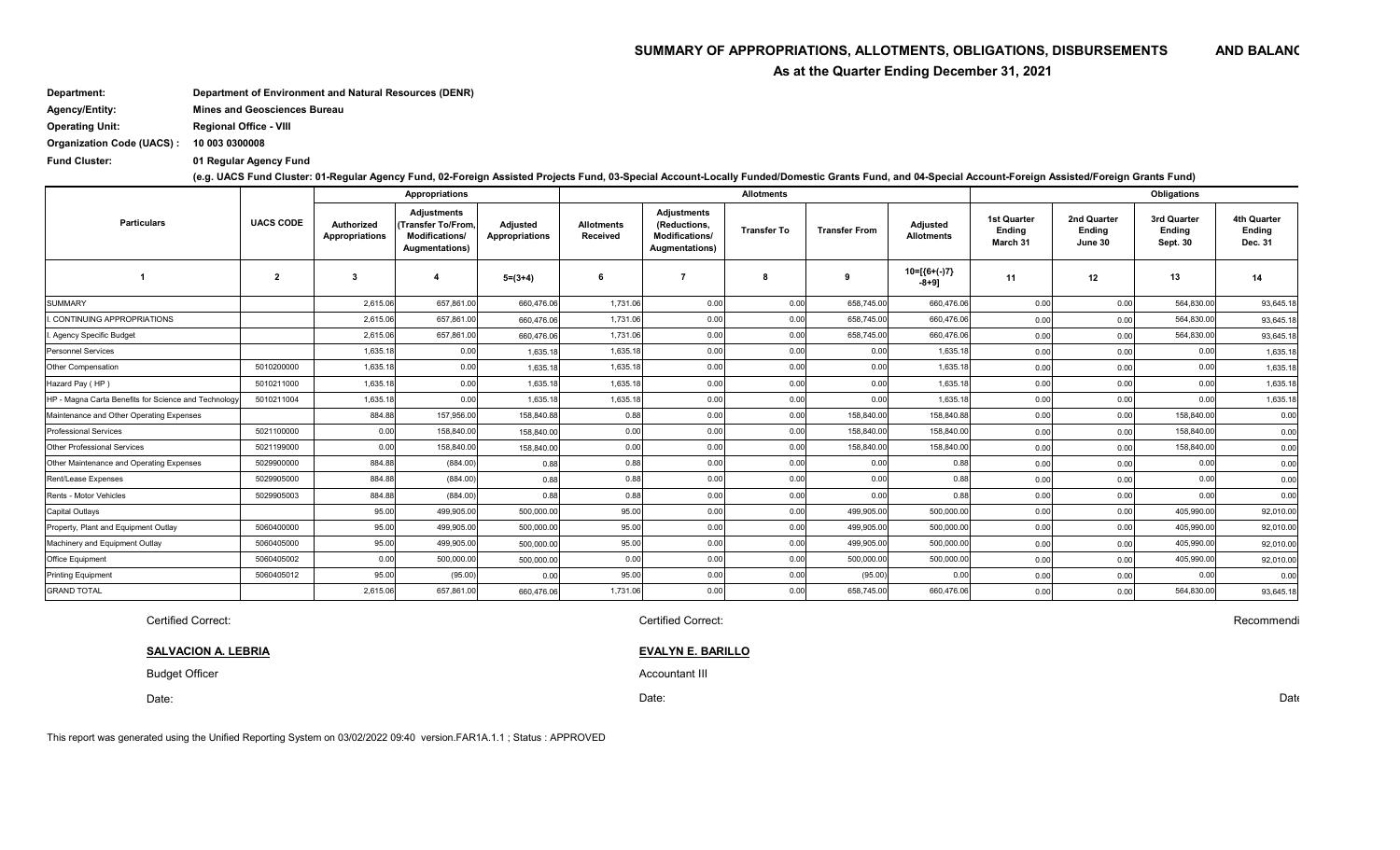e: Date: Date: Date: Date: Date: Date: Date: Date: Date: Date: Date: Date: Date: Date: Date: Date: Date: Date:

This report was generated using the Unified Reporting Sys

## **ES BY OBJECT OF EXPENDITURES**

| Department:                      | <b>Department of Environn</b> |
|----------------------------------|-------------------------------|
| <b>Agency/Entity:</b>            | <b>Mines and Geosciences</b>  |
| <b>Operating Unit:</b>           | <b>Regional Office - VIII</b> |
| <b>Organization Code (UACS):</b> | 10 003 0300008                |
| <b>Fund Cluster:</b>             | 01 Regular Agency Fund        |

**(e.g. UACS Fund Cluste** 

Certified Correct:

Budget Officer

**SALVACION A. LEBRIA**

**Current Year Appropriations Supplemental Appropriations X Continuing Appropriations**

|                                                      |                         |                    |                              |                              | <b>Disbursements</b>  |                       | <b>Balances</b>    |                       |                   |                                                |                               |
|------------------------------------------------------|-------------------------|--------------------|------------------------------|------------------------------|-----------------------|-----------------------|--------------------|-----------------------|-------------------|------------------------------------------------|-------------------------------|
| <b>Particulars</b>                                   | <b>UACS CODE</b>        | <b>TOTAL</b>       | <b>1st Quarter</b><br>Ending | 2nd Quarter<br><b>Ending</b> | 3rd Quarter<br>Ending | 4th Quarter<br>Ending | <b>TOTAL</b>       | Unreleased            | Unobligated       | <b>Unpaid Obligations</b><br>$(15-20)=(23+24)$ |                               |
|                                                      |                         |                    | March 31                     | June 30                      | Sept. 30              | Dec. 31               |                    | <b>Appropriations</b> | <b>Allotments</b> | Due and<br>Demandable                          | Not Yet Due and<br>Demandable |
|                                                      | $\overline{\mathbf{2}}$ | $15=(11+12+13+14)$ | 16                           | 17                           | 18                    | 19                    | $20=(16+17+18+19)$ | $21=(5-10)$           | $22=(10-15)$      | 23                                             | 24                            |
| <b>SUMMARY</b>                                       |                         | 658,475.18         | 0.00                         | 0.00                         | 68,110.00             | 588,730.00            | 656,840.00         | 0.00                  | 2,000.88          | 1,635.18                                       | 0.00                          |
| . CONTINUING APPROPRIATIONS                          |                         | 658,475.18         | 0.00                         | 0.00                         | 68,110.00             | 588,730.00            | 656,840.00         | 0.00                  | 2,000.88          | 1,635.18                                       | 0.00                          |
| I. Agency Specific Budget                            |                         | 658,475.18         | 0.00                         | 0.00                         | 68,110.00             | 588,730.00            | 656,840.00         | 0.00                  | 2,000.88          | 1,635.18                                       | 0.00                          |
| <b>Personnel Services</b>                            |                         | 1.635.18           | 0.00                         | 0.00                         | 0.00                  | 0.00                  | 0.00               | 0.00                  | 0.00              | 1,635.18                                       | 0.00                          |
| Other Compensation                                   | 5010200000              | 1,635.18           | 0.00                         | 0.00                         | 0.00                  | 0.00                  | 0.00               | 0.00                  | 0.00              | 1,635.18                                       | 0.00                          |
| Hazard Pay (HP)                                      | 5010211000              | 1,635.18           | 0.00                         | 0.00                         | 0.00                  | 0.00                  | 0.00               | 0.00                  | 0.00              | 1,635.18                                       | 0.00                          |
| HP - Magna Carta Benefits for Science and Technology | 5010211004              | 1,635.18           | 0.00                         | 0.00                         | 0.00                  | 0.00                  | 0.00               | 0.00                  | 0.00              | 1,635.18                                       | 0.00                          |
| Maintenance and Other Operating Expenses             |                         | 158,840.00         | 0.00                         | 0.00                         | 68,110.00             | 90,730.00             | 158,840.00         | 0.00                  | 0.88              | 0.00                                           | 0.00                          |
| <b>Professional Services</b>                         | 5021100000              | 158,840.00         | 0.00                         | 0.00                         | 68,110.00             | 90,730.00             | 158,840.00         | 0.00                  | 0.00              | 0.00                                           | 0.00                          |
| <b>Other Professional Services</b>                   | 5021199000              | 158,840.00         | 0.00                         | 0.00                         | 68,110.00             | 90,730.00             | 158,840.00         | 0.00                  | 0.00              | 0.00                                           | 0.00                          |
| Other Maintenance and Operating Expenses             | 5029900000              | 0.00               | 0.00                         | 0.00                         | 0.00                  | 0.00                  | 0.00               | 0.00                  | 0.88              | 0.00                                           | 0.00                          |
| <b>Rent/Lease Expenses</b>                           | 5029905000              | 0.00               | 0.00                         | 0.00                         | 0.00                  | 0.00                  | 0.00               | 0.00                  | 0.88              | 0.00                                           | 0.00                          |
| Rents - Motor Vehicles                               | 5029905003              | 0.00               | 0.00                         | 0.00                         | 0.00                  | 0.00                  | 0.00               | 0.00                  | 0.88              | 0.00                                           | 0.00                          |
| Capital Outlays                                      |                         | 498,000.00         | 0.00                         | 0.00                         | 0.00                  | 498,000.00            | 498,000.00         | 0.00                  | 2,000.00          | 0.00                                           | 0.00                          |
| Property, Plant and Equipment Outlay                 | 5060400000              | 498,000.0          | 0.00                         | 0.00                         | 0.00                  | 498,000.00            | 498,000.00         | 0.00                  | 2,000.00          | 0.00                                           | 0.00                          |
| Machinery and Equipment Outlay                       | 5060405000              | 498,000.00         | 0.00                         | 0.00                         | 0.00                  | 498,000.00            | 498,000.00         | 0.00                  | 2,000.00          | 0.00                                           | 0.00                          |
| <b>Office Equipment</b>                              | 5060405002              | 498,000.00         | 0.00                         | 0.00                         | 0.00                  | 498,000.00            | 498,000.00         | 0.00                  | 2,000.00          | 0.00                                           | 0.00                          |
| <b>Printing Equipment</b>                            | 5060405012              | 0.00               | 0.00                         | 0.00                         | 0.00                  | 0.00                  | 0.00               | 0.00                  | 0.00              | 0.00                                           | 0.00                          |
| <b>GRAND TOTAL</b>                                   |                         | 658,475.18         | 0.00                         | 0.00                         | 68,110.00             | 588,730.00            | 656,840.00         | 0.00                  | 2,000.88          | 1,635.18                                       | 0.00                          |

**Approved By:**

ing Approval:

## **MARCELINA C. ESPOS**

Chief, Finance and Administrative Division

**CARLOS A. TAYAG, CESE**

Regional Director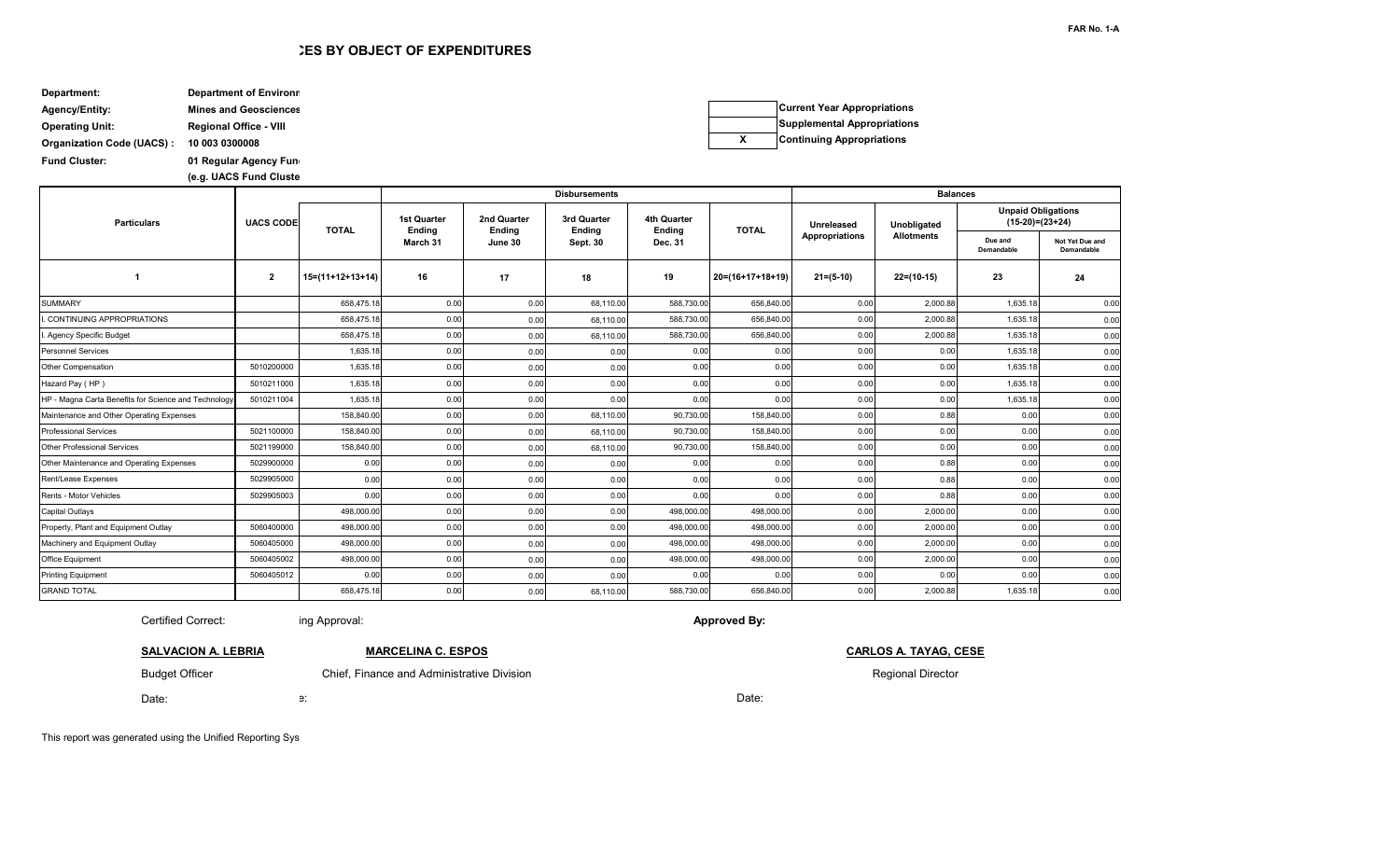**: Fund Cluster 01 Regular Agency Fund**

## **SUMMARY OF APPROPRIATIONS, ALLOTMENTS, OBLIGATIONS, DISBURSEMENTS AND BALANCES BY OBJECT OF EXPENDITURES**

 **As at the Quarter Ending December 31, 2021**

- **Department : Department of Environment and Natural Resources (DENR)**
- **Agency : Mines and Geosciences Bureau**

**Operating Unit : Regional Office - VIII**

**(e.g. UACS Fund Cluster: 01-Regular Agency Fund, 02-Foreign Assisted Projects Fund, 03-Special Account-Locally Funded/Domestic Grants Fund, and 04-Special Account-Foreign Assisted/Foreign Grants Fund)**

**Organization Code (UACS) : 10 003 0300008**

|                                                                                            |                          | Appropriations                      |                                                                                 |                              |                                      |                                                                                | <b>Allotments</b>  |                      |                                      | <b>Obligations</b>                       |                                  |                                   |                                                |
|--------------------------------------------------------------------------------------------|--------------------------|-------------------------------------|---------------------------------------------------------------------------------|------------------------------|--------------------------------------|--------------------------------------------------------------------------------|--------------------|----------------------|--------------------------------------|------------------------------------------|----------------------------------|-----------------------------------|------------------------------------------------|
| <b>Particulars</b>                                                                         | <b>UACS CODE</b>         | Authorized<br><b>Appropriations</b> | <b>Adjustments</b><br>(Transfer<br>To/From,<br>Modifications/<br>Augmentations) | Adjusted<br>Appropriations   | <b>Allotments</b><br><b>Received</b> | <b>Adjustments</b><br>(Reductions,<br>Modifications/<br><b>Augmentations</b> ) | <b>Transfer To</b> | <b>Transfer From</b> | <b>Adjusted</b><br><b>Allotments</b> | <b>1st Quarter</b><br>Ending<br>March 31 | 2nd Quarter<br>Ending<br>June 30 | 3rd Quarter<br>Ending<br>Sept. 30 | 4th Quarter<br><b>Ending</b><br><b>Dec. 31</b> |
| -1                                                                                         | $\overline{2}$           | $\mathbf{3}$                        | 4                                                                               | $5=(3+4)$                    | 6                                    | 7                                                                              | 8                  | 9                    | $10=[(6+(-)7)$<br>-8+9]              | 11                                       | 12                               | 13                                | 14                                             |
| <b>SUMMARY</b>                                                                             |                          | 47,223,000.00                       | 9,575,299.90                                                                    | 56,798,299.90                | 47,223,000.00                        | 0.00                                                                           | (40,030.79)        | 9,615,330.69         | 56,798,299.90                        | 13,415,458.90                            | 13,475,103.68                    | 13,241,239.37                     | 16,621,122.18                                  |
| A. AGENCY SPECIFIC BUDGET                                                                  |                          | 44,540,000.00                       | 5,401,828.72                                                                    | 49,941,828.72                | 44,540,000.00                        | 0.00                                                                           | 0.00               | 5,401,828.72         | 49,941,828.72                        | 12,718,384.52                            | 12,744,557.63                    | 12,462,301.45                     | 11,972,689.42                                  |
| <b>Personnel Services</b>                                                                  |                          | 28,370,000.00                       | 3,372,113.22                                                                    | 31,742,113.22                | 28,370,000.00                        | 1,757,917.50                                                                   | 0.00               | 1,614,195.72         | 31,742,113.22                        | 6,593,722.50                             | 8,819,628.84                     | 7,380,328.13                      | 8,948,433.75                                   |
| Salaries and Wages                                                                         | 5010100000               | 22,349,000.00                       | 396,960.00                                                                      | 22,745,960.00                | 22,349,000.00                        | (81,000.00)                                                                    | 0.00               | 477,960.00           | 22,745,960.00                        | 5,873,874.21                             | 6,061,357.70                     | 6,573,957.06                      | 4,236,771.03                                   |
| Salaries and Wages - Regular                                                               | 5010101000               | 22,349,000.00                       | 396,960.00                                                                      | 22,745,960.00                | 22,349,000.00                        | (81,000.00)                                                                    | 0.00               | 477,960.00           | 22,745,960.00                        | 5,873,874.21                             | 6,061,357.70                     | 6,573,957.06                      | 4,236,771.03                                   |
| Basic Salary - Civilian                                                                    | 5010101001               | 22,349,000.00                       | 396,960.00                                                                      | 22,745,960.00                | 22,349,000.00                        | (81,000.00)                                                                    | 0.00               | 477,960.00           | 22,745,960.00                        | 5,873,874.21                             | 6,061,357.70                     | 6,573,957.06                      | 4,236,771.03                                   |
| Other Compensation                                                                         | 5010200000               | 5,604,000.00                        | 2,518,951.52                                                                    | 8,122,951.52                 | 5,604,000.00                         | 1,382,715.80                                                                   | 0.00               | 1,136,235.72         | 8,122,951.52                         | 609,774.19                               | 2,647,467.34                     | 565,526.00                        | 4,300,183.99                                   |
| Personal Economic Relief Allowance (PERA)                                                  | 5010201000               | 1,128,000.00                        | 0.00                                                                            | 1,128,000.00                 | 1,128,000.00                         | 0.00                                                                           | 0.00               | 0.00                 | 1,128,000.00                         | 246,774.19                               | 287,935.49                       | 306,909.10                        | 286,381.22                                     |
| PERA - Civilian                                                                            | 5010201001               | 1,128,000.00                        | 0.00                                                                            | 1,128,000.00                 | 1,128,000.00                         | 0.00                                                                           | 0.00               | 0.00                 | 1,128,000.00                         | 246,774.19                               | 287,935.49                       | 306,909.10                        | 286,381.22                                     |
| Representation Allowance (RA)                                                              | 5010202000               | 0.00                                | 272,074.35                                                                      | 272,074.35                   | 0.00                                 | 272,074.35                                                                     | 0.00               | 0.00                 | 272,074.35                           | 37,500.00                                | 80,750.00                        | 85,500.00                         | 68,324.35                                      |
| Transportation Allowance (TA)                                                              | 5010203000               | 0.00                                | 101,250.00                                                                      | 101,250.00                   | 0.00                                 | 101,250.0                                                                      | 0.00               | 0.00                 | 101,250.00                           | 37,500.00                                | 63,750.00                        | 60,000.00                         | (60,000.00)                                    |
| Transportation Allowance (TA)                                                              | 5010203001               | 0.00                                | 101,250.00                                                                      | 101,250.00                   | 0.00                                 | 101,250.0                                                                      | 0.00               | 0.00                 | 101,250.00                           | 37,500.00                                | 63,750.00                        | 60,000.00                         | (60,000.00)                                    |
| Clothing/Uniform Allowance                                                                 | 5010204000               | 282,000.00                          | 6,000.00                                                                        | 288,000.00                   | 282,000.00                           | 6,000.00                                                                       | 0.00               | 0.00                 | 288,000.00                           | 288,000.0                                | 0.00                             | 0.00                              | 0.00                                           |
| Clothing/Uniform Allowance - Civilian                                                      | 5010204001               | 282,000.00                          | 6,000.00                                                                        | 288,000.00                   | 282,000.00                           | 6,000.00                                                                       | 0.00               | 0.00                 | 288,000.00                           | 288,000.0                                | 0.00                             | 0.00                              | 0.00                                           |
| Subsistence Allowance (SA)                                                                 | 5010205000               | 0.00                                | 265,575.00                                                                      | 265,575.00                   | 0.00                                 | (16, 200.00)                                                                   | 0.00               | 281,775.00           | 265,575.00                           | 0.00                                     | 31,950.00                        | 14,775.00                         | 218,850.00                                     |
| Subsistence Allowance - Magna Carta Benefits for Science<br>and Technology under R.A. 8439 | 5010205002               | 0.00                                | 265,575.00                                                                      | 265,575.00                   | 0.00                                 | (16, 200.00)                                                                   | 0.00               | 281,775.00           | 265,575.00                           | 0.00                                     | 31,950.00                        | 14,775.00                         | 218,850.00                                     |
| Laundry Allowance (LA)                                                                     | 5010206000               | 0.00                                | 82,636.37                                                                       | 82,636.37                    | 0.00                                 | (2, 443.18)                                                                    | 0.00               | 85,079.55            | 82,636.37                            | 0.00                                     | 10,738.63                        | 4,261.37                          | 67,636.37                                      |
| Laundry Allowance - Magna Carta Benefits for Science and<br>Technology under R.A. 8439     | 5010206003               | 0.00                                | 82,636.37                                                                       | 82,636.37                    | 0.00                                 | (2, 443.18)                                                                    | 0.00               | 85,079.55            | 82,636.37                            | 0.00                                     | 10,738.63                        | 4,261.37                          | 67,636.37                                      |
| Hazard Pay (HP)                                                                            | 5010211000               | 0.00                                | 664,126.15                                                                      | 664,126.15                   | 0.00                                 | (77, 319.52)                                                                   | 0.00               | 741,445.67           | 664,126.15                           | 0.00                                     | 79,537.22                        | 39,271.23                         | 545,317.70                                     |
| HP - Magna Carta Benefits for Science and Technology<br>under R.A. 8439                    | 5010211004               | 0.00                                | 664,126.15                                                                      | 664,126.15                   | 0.00                                 | (77, 319.52)                                                                   | 0.00               | 741,445.67           | 664,126.15                           | 0.00                                     | 79,537.22                        | 39,271.23                         | 545,317.70                                     |
| Longevity Pay (LP)                                                                         | 5010212000               | 0.00                                | 23,872.15                                                                       | 23,872.15                    | 0.00                                 | (4,063.35)                                                                     | 0.00               | 27,935.50            | 23,872.15                            | 0.00                                     | 0.00                             | 0.00                              | 23,872.15                                      |
| Longevity Pay - Magna Carta Benefits for Science and<br>Technology under R.A. 8439         | 5010212003               | 0.00                                | 23,872.15                                                                       | 23,872.15                    | 0.00                                 | (4,063.35)                                                                     | 0.00               | 27,935.50            | 23,872.15                            | 0.00                                     | 0.00                             | 0.00                              | 23,872.15                                      |
| Year End Bonus                                                                             | 5010214000               | 1,862,000.00                        | (375, 306.00)                                                                   | 1,486,694.00                 | 1,862,000.00                         | (375, 306.00)                                                                  | 0.00               | 0.00                 | 1,486,694.00                         | 0.00                                     | 0.00                             | 51,309.30                         | 1,435,384.70                                   |
| Bonus - Civilian                                                                           | 5010214001               | 1,862,000.00                        | (375, 306.00)                                                                   | 1,486,694.00                 | 1,862,000.00                         | (375, 306.00)                                                                  | 0.00               | 0.00                 | 1,486,694.00                         | 0.00                                     | 0.00                             | 51,309.30                         | 1,435,384.70                                   |
| Cash Gift                                                                                  | 5010215000               | 235,000.00                          | 0.00                                                                            | 235,000.00                   | 235,000.00                           | 0.00                                                                           | 0.00               | 0.00                 | 235,000.00                           | 0.00                                     | 0.00                             | 3,500.00                          | 231,500.00                                     |
| Cash Gift - Civilian                                                                       | 5010215001               | 235,000.00                          | 0.00                                                                            | 235,000.00                   | 235,000.00                           | 0.00                                                                           | 0.00               | 0.00                 | 235,000.00                           | 0.00                                     | 0.00                             | 3,500.00                          | 231,500.00                                     |
| Mid-Year Bonus - Civilian                                                                  | 5010216000               | 1,862,000.00                        | 230,806.00                                                                      | 2,092,806.00                 | 1,862,000.00                         | 230,806.0                                                                      | 0.00               | 0.00                 | 2,092,806.00                         | 0.00                                     | 2,092,806.00                     | 0.00                              | 0.00                                           |
| Mid-Year Bonus - Civilian<br>Other Bonuses and Allowances                                  | 5010216001<br>5010299000 | 1,862,000.00<br>235,000.00          | 230,806.00<br>1,247,917.50                                                      | 2,092,806.00<br>1,482,917.50 | 1,862,000.00<br>235,000.00           | 230,806.0<br>1,247,917.50                                                      | 0.00<br>0.00       | 0.00<br>0.00         | 2,092,806.00<br>1,482,917.50         | 0.00<br>0.00                             | 2,092,806.00<br>0.00             | 0.00<br>0.00                      | 0.00<br>1,482,917.50                           |
| Collective Negotiation Agreement Incentive - Civilian                                      | 5010299011               | 0.00                                | 1,247,917.50                                                                    | 1,247,917.50                 | 0.00                                 | 1,247,917.50                                                                   | 0.00               | 0.00                 | 1,247,917.50                         | 0.00                                     | 0.00                             | 0.00                              | 1,247,917.50                                   |
| Productivity Enhancement Incentive - Civilian                                              | 5010299012               | 235,000.00                          | 0.00                                                                            | 235,000.00                   | 235,000.00                           | 0.00                                                                           | 0.00               | 0.00                 | 235,000.00                           | 0.00                                     | 0.00                             | 0.00                              | 235,000.00                                     |
| Personnel Benefit Contributions                                                            | 5010300000               | 361,000.00                          | 0.00                                                                            | 361,000.00                   | 361,000.00                           | 0.00                                                                           | 0.00               | 0.00                 | 361,000.00                           | 109,474.10                               | 110,803.80                       | 121,917.18                        | 18,804.92                                      |
| Pag-IBIG Contributions                                                                     | 5010302000               | 56,000.00                           | 0.00                                                                            | 56,000.00                    | 56,000.00                            | 0.00                                                                           | 0.00               | 0.00                 | 56,000.00                            | 14,200.00                                | 14,300.00                        | 15,400.00                         | 12,100.00                                      |
| Pag-IBIG - Civilian                                                                        | 5010302001               | 56,000.00                           | 0.00                                                                            | 56,000.00                    | 56,000.00                            | 0.00                                                                           | 0.00               | 0.00                 | 56,000.00                            | 14,200.00                                | 14,300.00                        | 15,400.00                         | 12,100.00                                      |
| <b>PhilHealth Contributions</b>                                                            | 5010303000               | 249,000.00                          | 0.00                                                                            | 249,000.00                   | 249,000.00                           | 0.00                                                                           | 0.00               | 0.00                 | 249,000.00                           | 81,674.10                                | 82,103.80                        | 91,217.18                         | (5,995.08)                                     |
| PhilHealth - Civilian                                                                      | 5010303001               | 249,000.00                          | 0.00                                                                            | 249,000.00                   | 249,000.00                           | 0.00                                                                           | 0.00               | 0.00                 | 249,000.00                           | 81,674.10                                | 82,103.80                        | 91,217.18                         | (5,995.08)                                     |
| Employees Compensation Insurance Premiums (ECIP)                                           | 5010304000               | 56,000.00                           | 0.00                                                                            | 56,000.00                    | 56,000.00                            | 0.00                                                                           | 0.00               | 0.00                 | 56,000.00                            | 13,600.00                                | 14,400.00                        | 15,300.00                         | 12,700.00                                      |
| ECIP - Civilian                                                                            | 5010304001               | 56,000.00                           | 0.00                                                                            | 56,000.00                    | 56,000.00                            | 0.00                                                                           | 0.00               | 0.00                 | 56,000.00                            | 13,600.00                                | 14,400.00                        | 15,300.00                         | 12,700.00                                      |
| <b>Other Personnel Benefits</b>                                                            | 5010400000               | 56,000.00                           | 456,201.70                                                                      | 512,201.70                   | 56,000.00                            | 456,201.70                                                                     | 0.00               | 0.00                 | 512,201.70                           | 600.00                                   | 0.00                             | 118,927.89                        | 392,673.81                                     |
| <b>Terminal Leave Benefits</b>                                                             | 5010403000               | 0.00                                | 0.00                                                                            | 0.00                         | 0.00                                 | 0.00                                                                           | 0.00               | 0.00                 | 0.00                                 | 0.00                                     | 0.00                             | 118,927.89                        | (118, 927.89)                                  |
| Terminal Leave Benefits - Civilian                                                         | 5010403001               | 0.00                                | 0.00                                                                            | 0.00                         | 0.00                                 | 0.00                                                                           | 0.00               | 0.00                 | 0.00                                 | 0.00                                     | 0.00                             | 118,927.89                        | (118, 927.89)                                  |
| Other Personnel Benefits                                                                   | 5010499000               | 56,000.00                           | 456,201.70                                                                      | 512,201.70                   | 56,000.00                            | 456,201.7                                                                      | 0.00               | 0.00                 | 512,201.70                           | 600.00                                   | 0.00                             | 0.00                              | 511,601.70                                     |
| Lump-sum for Step Increments - Length of Service                                           | 5010499010               | 56,000.00                           | (53, 798.30)                                                                    | 2,201.70                     | 56,000.00                            | (53,798.30)                                                                    | 0.00               | 0.00                 | 2,201.70                             | 600.00                                   | 0.00                             | 0.00                              | 1,601.70                                       |
| Other Personnel Benefits                                                                   | 5010499099               | 0.00                                | 510,000.00                                                                      | 510,000.00                   | 0.00                                 | 510,000.00                                                                     | 0.00               | 0.00                 | 510,000.00                           | 0.00                                     | 0.00                             | 0.00                              | 510,000.00                                     |
|                                                                                            |                          |                                     |                                                                                 |                              |                                      |                                                                                |                    |                      |                                      |                                          |                                  |                                   |                                                |

This report was generated using the Unified Reporting System on 03/02/2022 09:22 version.FAR1A.2.5 ; Status : APPROVED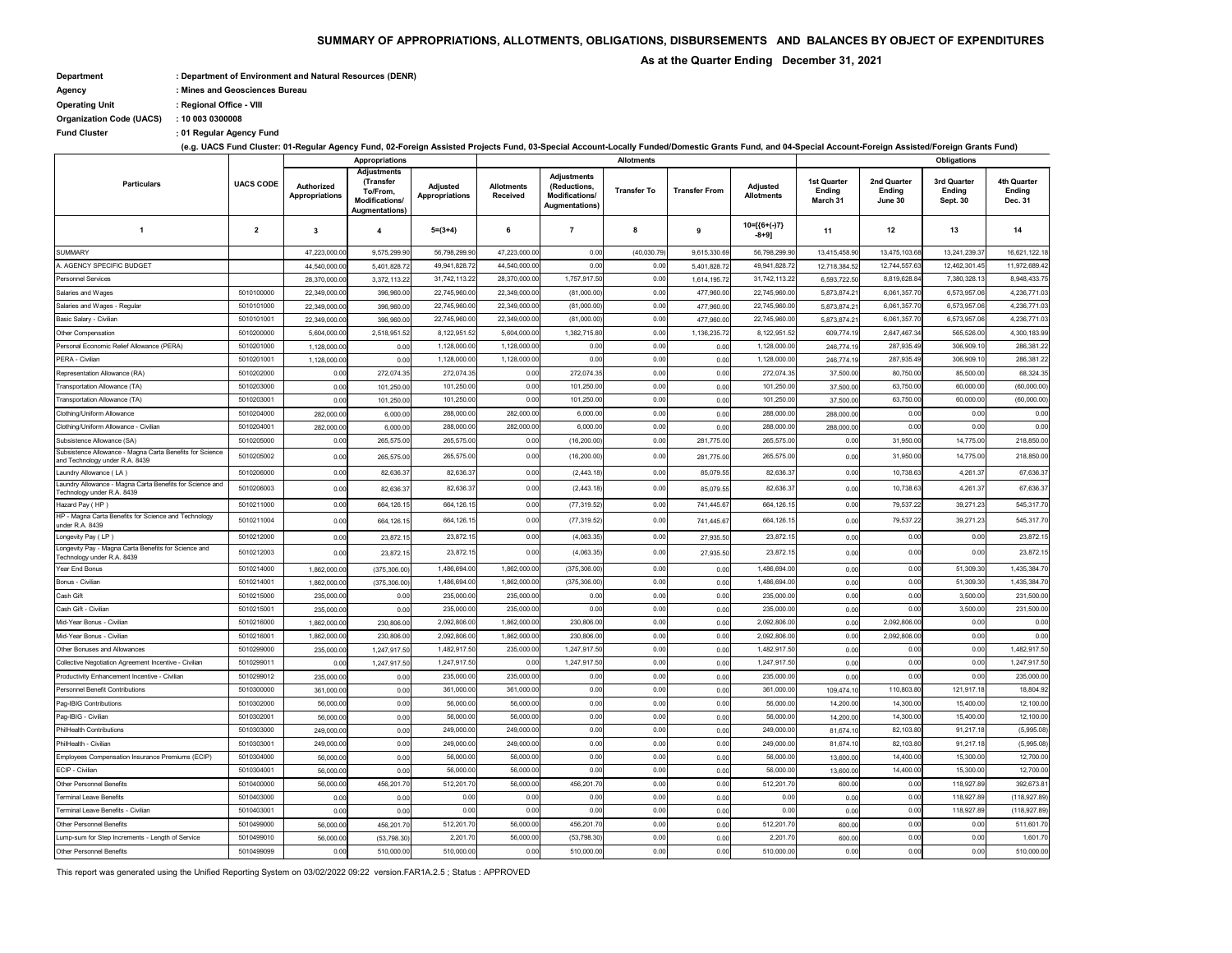**: Fund Cluster 01 Regular Agency Fund**

**(e.g. UACS Fund Cluster: 01-Regular Agency Fund, 02-Foreign Assisted Projects Fund, 03-Special Account-Locally Funded/Domestic Grants Fund, and 04-Special Account-Foreign Assisted/Foreign Grants Fund)**

| <b>Department</b>               | : Department of Environment and Natural Resources (DENR) |
|---------------------------------|----------------------------------------------------------|
| Agency                          | : Mines and Geosciences Bureau                           |
| <b>Operating Unit</b>           | : Regional Office - VIII                                 |
| <b>Organization Code (UACS)</b> | : 100030300008                                           |
|                                 |                                                          |

|                                                                                     |                          | <b>Appropriations</b>               |                                                                                        |                                          | <b>Allotments</b>             |                                                                        |                    |                      |                                      | <b>Obligations</b>                       |                                         |                                   |                                                |
|-------------------------------------------------------------------------------------|--------------------------|-------------------------------------|----------------------------------------------------------------------------------------|------------------------------------------|-------------------------------|------------------------------------------------------------------------|--------------------|----------------------|--------------------------------------|------------------------------------------|-----------------------------------------|-----------------------------------|------------------------------------------------|
| <b>Particulars</b>                                                                  | <b>UACS CODE</b>         | Authorized<br><b>Appropriations</b> | <b>Adjustments</b><br>(Transfer<br>To/From,<br>Modifications/<br><b>Augmentations)</b> | <b>Adjusted</b><br><b>Appropriations</b> | <b>Allotments</b><br>Received | <b>Adjustments</b><br>(Reductions,<br>Modifications/<br>Augmentations) | <b>Transfer To</b> | <b>Transfer From</b> | <b>Adjusted</b><br><b>Allotments</b> | <b>1st Quarter</b><br>Ending<br>March 31 | 2nd Quarter<br><b>Ending</b><br>June 30 | 3rd Quarter<br>Ending<br>Sept. 30 | 4th Quarter<br><b>Ending</b><br><b>Dec. 31</b> |
| -1                                                                                  | $\overline{2}$           | $\mathbf{3}$                        | 4                                                                                      | $5=(3+4)$                                | 6                             | -7                                                                     | -8                 | 9                    | $10=[(6+(-7))$<br>$-8+9$ ]           | 11                                       | 12                                      | 13                                | 14                                             |
| Maintenance and Other Operating Expenses                                            |                          | 16,170,000.00                       | 2,029,715.50                                                                           | 18,199,715.50                            | 16,170,000.00                 | (1,757,917.50)                                                         | 0.00               | 3,787,633.0          | 18,199,715.50                        | 6,124,662.0                              | 3,924,928.79                            | 5,081,973.32                      | 3,024,255.67                                   |
| <b>Traveling Expenses</b>                                                           | 5020100000               | 2,056,000.00                        | 91,325.00                                                                              | 2, 147, 325.00                           | 2,056,000.00                  | 91,325.00                                                              | 0.00               | 0.00                 | 2,147,325.00                         | 353,250.00                               | 854,250.00                              | 846,950.00                        | 92,875.00                                      |
| Traveling Expenses - Local                                                          | 5020101000               | 2,056,000.00                        | 91,325.00                                                                              | 2, 147, 325.00                           | 2,056,000.00                  | 91,325.00                                                              | 0.00               | 0.00                 | 2,147,325.00                         | 353,250.00                               | 854,250.00                              | 846,950.00                        | 92,875.00                                      |
| Training and Scholarship Expenses                                                   | 5020200000               | 468,000.00                          | (398, 976.00)                                                                          | 69,024.00                                | 468,000.00                    | (398, 976.00)                                                          | 0.00               | 0.00                 | 69,024.00                            | 2,400.00                                 | 0.00                                    | 40,344.00                         | 26,280.00                                      |
| <b>Training Expenses</b>                                                            | 5020201000               | 468,000.00                          | (398, 976.00)                                                                          | 69,024.00                                | 468,000.00                    | (398, 976.00)                                                          | 0.00               | 0.00                 | 69,024.00                            | 2,400.00                                 | 0.00                                    | 40,344.00                         | 26,280.00                                      |
| <b>Training Expenses</b>                                                            | 5020201002               | 468,000.00                          | (398, 976.00)                                                                          | 69,024.00                                | 468,000.00                    | (398, 976.00)                                                          | 0.00               | 0.00                 | 69,024.00                            | 2,400.00                                 | 0.00                                    | 40,344.00                         | 26,280.00                                      |
| Supplies and Materials Expenses                                                     | 5020300000               | 1,295,000.00                        | 721,593.9                                                                              | 2,016,593.97                             | 1,295,000.00                  | 112,526.9                                                              | 0.00               | 609,067.0            | 2,016,593.97                         | 382,214.30                               | 563,990.53                              | 711,238.06                        | 359,151.08                                     |
| <b>Office Supplies Expenses</b>                                                     | 5020301000               | 632,000.00                          | 821,923.97                                                                             | 1,453,923.97                             | 632,000.00                    | 519,556.97                                                             | 0.00               | 302,367.00           | 1,453,923.97                         | 309,847.88                               | 294,777.79                              | 500,572.30                        | 348,726.00                                     |
| <b>ICT Office Supplies</b>                                                          | 5020301001               | 0.00                                | 672,725.42                                                                             | 672,725.42                               | 0.00                          | 370,358.42                                                             | 0.00               | 302,367.00           | 672,725.42                           | 231,887.00                               | 53,482.32                               | 164,829.00                        | 222,527.10                                     |
| <b>Office Supplies Expenses</b>                                                     | 5020301002               | 632,000.00                          | 149,198.55                                                                             | 781,198.55                               | 632,000.00                    | 149,198.55                                                             | 0.00               | 0.00                 | 781,198.55                           | 77,960.88                                | 241,295.47                              | 335,743.30                        | 126,198.90                                     |
| Fuel, Oil and Lubricants Expenses                                                   | 5020309000               | 663,000.00                          | (365,220.00                                                                            | 297,780.00                               | 663,000.00                    | (365, 220.00)                                                          | 0.00               | 0.00                 | 297,780.00                           | 53,366.42                                | 163,312.74                              | 70,675.76                         | 10,425.08                                      |
| Semi-Expendable Machinery and Equipment Expenses                                    | 5020321000               | 0.00                                | 214,300.00                                                                             | 214,300.00                               | 0.00                          | (92, 400.00)                                                           | 0.00               | 306,700.00           | 214,300.00                           | 19,000.00                                | 105,900.00                              | 89,400.00                         | 0.00                                           |
| Information and Communications Technology Equipment                                 | 5020321003               | 0.00                                | 0.00                                                                                   | 0.00                                     | 0.00                          | (187,500.00)                                                           | 0.00               | 187,500.00           | 0.00                                 | 0.00                                     | 105,900.00                              | (105,900.00)                      | 0.00                                           |
| <b>Printing Equipment</b>                                                           | 5020321011               | 0.00                                | 214,300.00                                                                             | 214,300.00                               | 0.00                          | 95,100.00                                                              | 0.00               | 119,200.00           | 214,300.00                           | 19,000.00                                | 0.00                                    | 195,300.00                        | 0.00                                           |
| Other Supplies and Materials Expenses                                               | 5020399000               | 0.00                                | 50,590.00                                                                              | 50,590.00                                | 0.00                          | 50,590.00                                                              | 0.00               | 0.00                 | 50,590.00                            | 0.00                                     | 0.00                                    | 50,590.00                         | 0.00                                           |
| <b>Utility Expenses</b>                                                             | 5020400000               | 820,000.00                          | (310,763.85                                                                            | 509,236.15                               | 820,000.00                    | (310, 763.85)                                                          | 0.00               | 0.00                 | 509,236.15                           | 130,687.0                                | 162,100.29                              | 183,086.88                        | 33,361.95                                      |
| <b>Water Expenses</b>                                                               | 5020401000               | 143,000.00                          | (83, 574.53)                                                                           | 59,425.47                                | 143,000.00                    | (83, 574.53)                                                           | 0.00               | 0.00                 | 59,425.47                            | 11,196.7                                 | 8,226.02                                | 20,509.28                         | 19,493.46                                      |
| <b>Electricity Expenses</b>                                                         | 5020402000               | 677,000.00                          | (227, 189.32                                                                           | 449,810.68                               | 677,000.00                    | (227, 189.32)                                                          | 0.00               | 0.00                 | 449,810.68                           | 119,490.32                               | 153,874.27                              | 162,577.60                        | 13,868.49                                      |
| <b>Communication Expenses</b>                                                       | 5020500000               | 161,000.00                          | 209,851.86                                                                             | 370,851.86                               | 161,000.00                    | (90, 148.14)                                                           | 0.00               | 300,000.00           | 370,851.86                           | 106,719.36                               | 118,279.31                              | 110,463.86                        | 21,289.33                                      |
| Postage and Courier Services                                                        | 5020501000               | 161,000.00                          | 14,432.6                                                                               | 175,432.61                               | 161,000.00                    | 14,432.6                                                               | 0.00               | 0.00                 | 175,432.61                           | 51,712.00                                | 62,865.00                               | 60,855.61                         | 0.00                                           |
| Telephone Expenses                                                                  | 5020502000               | 0.00                                | 138,000.0                                                                              | 138,000.00                               | 0.00                          | (90,000.00)                                                            | 0.00               | 228,000.0            | 138,000.00                           | 39,985.1                                 | 48,696.44                               | 43,598.22                         | 5,720.20                                       |
| Mobile                                                                              | 5020502001               | 0.00                                | 97,000.00                                                                              | 97,000.00                                | 0.00                          | 37,000.00                                                              | 0.00               | 60,000.00            | 97,000.00                            | 24,500.00                                | 35,500.00                               | 37,000.00                         | 0.00                                           |
| Landline                                                                            | 5020502002               | 0.00                                | 41,000.0                                                                               | 41,000.00                                | 0.00                          | (127,000.00)                                                           | 0.00               | 168,000.0            | 41,000.00                            | 15,485.1                                 | 13,196.44                               | 6,598.22                          | 5,720.20                                       |
| Internet Subscription Expenses                                                      | 5020503000               | 0.00                                | 57,419.25                                                                              | 57,419.25                                | 0.00                          | (14, 580.75)                                                           | 0.00               | 72,000.00            | 57,419.25                            | 15,022.22                                | 6,717.87                                | 6,010.03                          | 15,569.13                                      |
| Confidential, Intelligence and Extraordinary Expenses                               | 5021000000               | 99,000.00                           | 0.00                                                                                   | 99,000.00                                | 99,000.00                     | 0.00                                                                   | 0.00               | 0.00                 | 99,000.00                            | 29,100.00                                | 19,400.00                               | 25,131.82                         | 25,368.18                                      |
| <b>Extraordinary and Miscellaneous Expenses</b>                                     | 5021003000               | 99,000.00                           | 0.00                                                                                   | 99,000.00                                | 99,000.00                     | 0.00                                                                   | 0.00               | 0.00                 | 99,000.00                            | 29,100.00                                | 19,400.00                               | 25,131.82                         | 25,368.18                                      |
| <b>Professional Services</b>                                                        | 5021100000               | 5,887,000.00                        | 2,120,162.98                                                                           | 8,007,162.98                             | 5,887,000.00                  | (684, 847.02)                                                          | 0.00               | 2,805,010.00         | 8,007,162.98                         | 3,742,224.70                             | 1,024,745.50                            | 2,468,260.05                      | 771,932.73                                     |
| <b>Consultancy Services</b>                                                         | 5021103000               | 0.00                                | 608,500.33                                                                             | 608,500.33                               | 0.00                          | (99, 821.67)                                                           | 0.00               | 708,322.00           | 608,500.33                           | 289,622.00                               | 0.00                                    | 318,878.33                        | 0.00                                           |
| <b>ICT Consultancy Services</b>                                                     | 5021103001               | 0.00                                | 608,500.33                                                                             | 608,500.33                               | 0.00                          | (99, 821.67)                                                           | 0.00               | 708,322.00           | 608,500.33                           | 289,622.00                               | 0.00                                    | 318,878.33                        | 0.00                                           |
| <b>Other Professional Services</b>                                                  | 5021199000               | 5,887,000.00                        | 1,511,662.65                                                                           | 7,398,662.65                             | 5,887,000.00                  | (585,025.35                                                            | 0.00               | 2,096,688.00         | 7,398,662.65                         | 3,452,602.70                             | 1,024,745.50                            | 2,149,381.72                      | 771,932.73                                     |
| <b>General Services</b>                                                             | 5021200000               | 1,559,000.00                        | 23,934.00                                                                              | 1,582,934.00                             | 1,559,000.00                  | 23,934.00                                                              | 0.00               | 0.00                 | 1,582,934.00                         | 490,790.00                               | 485,700.00                              | 306,511.25                        | 299,932.75                                     |
| Janitorial Services                                                                 | 5021202000               | 482,000.00                          | (17,920.00)                                                                            | 464,080.00                               | 482,000.00                    | (17,920.00)                                                            | 0.00               | 0.00                 | 464,080.00                           | 270,890.00                               | 0.00                                    | 193,190.00                        | 0.00                                           |
| <b>Security Services</b>                                                            | 5021203000               | 540,000.00                          | 135,000.00                                                                             | 675,000.00                               | 540,000.00                    | 135,000.00                                                             | 0.00               | 0.00                 | 675,000.00                           | 135,000.00                               | 405,000.00                              | 0.00                              | 135,000.00                                     |
| Other General Services                                                              | 5021299000               | 537,000.00                          | (93, 146.00)                                                                           | 443,854.00                               | 537,000.00                    | (93, 146.00)                                                           | 0.00               | 0.00                 | 443,854.00                           | 84,900.00                                | 80,700.00                               | 113,321.25                        | 164,932.75                                     |
| <b>Other General Services</b>                                                       | 5021299099               | 537,000.00                          | (93, 146.00)                                                                           | 443,854.00                               | 537,000.00                    | (93, 146.00)                                                           | 0.00<br>0.00       | 0.00                 | 443,854.00                           | 84,900.00                                | 80,700.00                               | 113,321.25<br>48,983.00           | 164,932.75                                     |
| Repairs and Maintenance<br>Repairs and Maintenance - Buildings and Other Structures | 5021300000<br>5021304000 | 190,000.00                          | (82,678.95                                                                             | 107,321.05<br>0.00                       | 190,000.00<br>20,000.00       | (156, 234.95)<br>(20,000.00)                                           | 0.00               | 73,556.0             | 107,321.05<br>0.00                   | 12,300.00                                | 44,191.94<br>0.00                       | 0.00                              | 1,846.11<br>0.00                               |
| <b>Buildings</b>                                                                    | 5021304001               | 20,000.00                           | (20,000.00)                                                                            | 0.00                                     | 20,000.00                     | (20,000.00)                                                            | 0.00               | 0.00                 | 0.00                                 | 0.00                                     | 0.00                                    | 0.00                              | 0.00                                           |
| Repairs and Maintenance - Machinery and Equipment                                   | 5021305000               | 20,000.00<br>3,000.00               | (20,000.00)<br>3,500.00                                                                | 6,500.00                                 | 3,000.00                      | (70,056.00)                                                            | 0.00               | 0.00<br>73,556.00    | 6,500.00                             | 0.00<br>0.00                             | 0.00                                    | 3,500.00                          | 3,000.00                                       |
| <b>Office Equipment</b>                                                             | 5021305002               | 3,000.00                            | 3,500.00                                                                               | 6,500.00                                 | 3,000.00                      | 3,500.00                                                               | 0.00               | 0.00                 | 6,500.00                             | 0.00                                     | 0.00                                    | 3,500.00                          | 3,000.00                                       |
| <b>Communication Equipment</b>                                                      | 5021305007               | 0.00                                | 0.00                                                                                   | 0.00                                     | 0.00                          | (55,000.00)                                                            | 0.00               | 55,000.0             | 0.00                                 | 0.00                                     | 0.00                                    | 0.00                              | 0.00                                           |
| <b>Printing Equipment</b>                                                           | 5021305012               | 0.00                                | 0.00                                                                                   | 0.00                                     | 0.00                          | (18, 556.00)                                                           | 0.00               | 18,556.00            | 0.00                                 |                                          | 0.00                                    | 0.00                              | 0.00                                           |
| Repairs and Maintenance - Transportation Equipment                                  | 5021306000               | 167,000.00                          | (66, 178.95)                                                                           | 100,821.05                               | 167,000.00                    | (66, 178.95)                                                           | 0.00               | 0.00                 | 100,821.05                           | 0.00<br>12,300.00                        | 44,191.94                               | 45,483.00                         | (1, 153.89)                                    |
| Motor Vehicles                                                                      | 5021306001               | 167,000.00                          | (66, 178.95)                                                                           | 100,821.05                               | 167,000.00                    | (66, 178.95)                                                           | 0.00               | 0.00                 | 100,821.05                           | 12,300.00                                | 44,191.94                               | 45,483.00                         | (1, 153.89)                                    |
| Taxes, Insurance Premiums and Other Fees                                            | 5021500000               | 1,079,000.00                        | (91, 884.10)                                                                           | 987,115.90                               | 1,079,000.00                  | (91, 884.10)                                                           | 0.00               | 0.00                 | 987,115.90                           | 697,719.93                               | 32,614.46                               | 12,792.40                         | 224,193.41                                     |
| Taxes, Duties and Licenses                                                          | 5021501000               | 41,000.00                           | 0.00                                                                                   | 41,000.00                                | 41,000.00                     | 0.00                                                                   | 0.00               | 0.00                 | 41,000.00                            | 0.00                                     | 6,068.12                                | 2,682.00                          | 32,249.88                                      |
| Taxes, Duties and Licenses                                                          | 5021501001               | 41,000.00                           | 0.00                                                                                   | 41,000.00                                | 41,000.00                     | 0.00                                                                   | 0.00               | 0.00                 | 41,000.00                            | 0.00                                     | 6,068.12                                | 2,682.00                          | 32,249.88                                      |
| <b>Fidelity Bond Premiums</b>                                                       | 5021502000               | 76,000.00                           | 11,500.00                                                                              | 87,500.00                                | 76,000.00                     | 11,500.00                                                              | 0.00               | 0.00                 | 87,500.00                            | 32,000.00                                | 0.00                                    | 420.00                            | 55,080.00                                      |
| <b>Insurance Expenses</b>                                                           | 5021503000               | 962,000.00                          | (103, 384.10)                                                                          | 858,615.90                               | 962,000.00                    | (103, 384.10)                                                          | 0.00               | 0.00                 | 858,615.90                           | 665,719.93                               | 26,546.34                               | 9,690.40                          | 136,863.53                                     |
| Other Maintenance and Operating Expenses                                            | 5029900000               | 2,556,000.00                        | (252, 849.41)                                                                          | 2,303,150.59                             | 2,556,000.00                  | (252, 849.41)                                                          | 0.00               | 0.00                 | 2,303,150.59                         | 177,256.70                               | 619,656.76                              | 328,212.00                        | 1,168,025.13                                   |

This report was generated using the Unified Reporting System on 03/02/2022 09:22 version.FAR1A.2.5 ; Status : APPROVED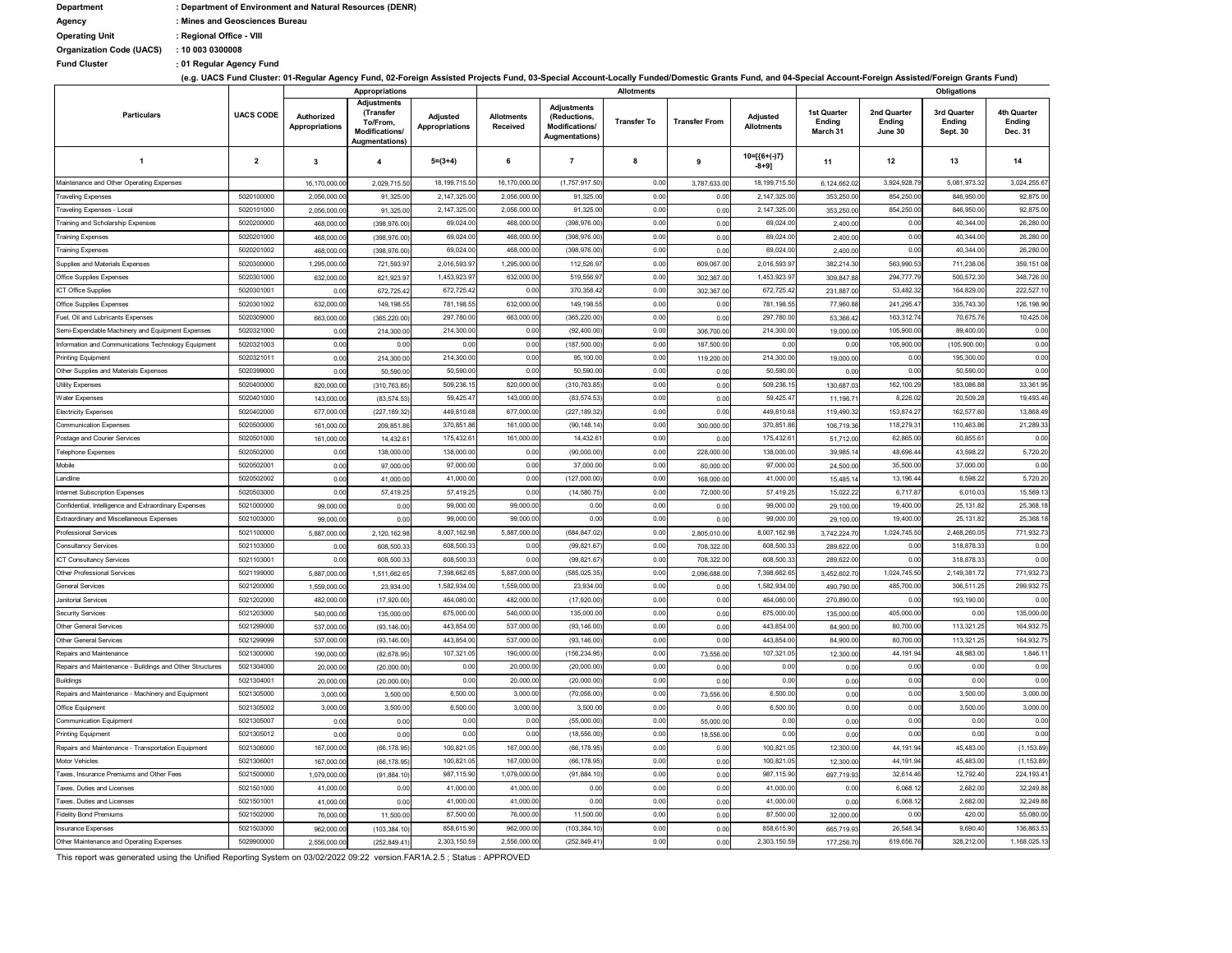| <b>Department</b>               | : Department of Environment and Natural Resources (DENR) |
|---------------------------------|----------------------------------------------------------|
| Agency                          | : Mines and Geosciences Bureau                           |
| <b>Operating Unit</b>           | : Regional Office - VIII                                 |
| <b>Organization Code (UACS)</b> | : 100030300008                                           |
| <b>Fund Cluster</b>             | : 01 Regular Agency Fund                                 |

**(e.g. UACS Fund Cluster: 01-Regular Agency Fund, 02-Foreign Assisted Projects Fund, 03-Special Account-Locally Funded/Domestic Grants Fund, and 04-Special Account-Foreign Assisted/Foreign Grants Fund)**

|                                        | <b>UACS CODE</b>        | <b>Appropriations</b>               |                                                                                        |                                   |                                      |                                                                        | <b>Allotments</b>  |                      |                               | Obligations                                     |                                         |                                          |                                         |  |
|----------------------------------------|-------------------------|-------------------------------------|----------------------------------------------------------------------------------------|-----------------------------------|--------------------------------------|------------------------------------------------------------------------|--------------------|----------------------|-------------------------------|-------------------------------------------------|-----------------------------------------|------------------------------------------|-----------------------------------------|--|
| <b>Particulars</b>                     |                         | Authorized<br><b>Appropriations</b> | <b>Adjustments</b><br>(Transfer<br>To/From.<br>Modifications/<br><b>Augmentations)</b> | Adjusted<br><b>Appropriations</b> | <b>Allotments</b><br><b>Received</b> | <b>Adjustments</b><br>(Reductions,<br>Modifications/<br>Augmentations) | <b>Transfer To</b> | <b>Transfer From</b> | Adjusted<br><b>Allotments</b> | <b>1st Quarter</b><br><b>Ending</b><br>March 31 | 2nd Quarter<br><b>Ending</b><br>June 30 | 3rd Quarter<br>Endina<br><b>Sept. 30</b> | <b>4th Quarter</b><br>Ending<br>Dec. 31 |  |
|                                        | $\overline{\mathbf{2}}$ | 3                                   |                                                                                        | $5=(3+4)$                         |                                      |                                                                        |                    |                      | $10=[(6+(-)7)]$<br>$-8+9]$    | 11                                              | 12                                      | 13                                       | 14                                      |  |
| Printing and Publication Expenses      | 5029902000              | 52,000.00                           | 265,135.56                                                                             | 317,135.56                        | 52,000.00                            | 265, 135.56                                                            | 0.00               | 0.00                 | 317, 135.56                   | 0.00                                            | 68,562.78                               | 11,200.00                                | 237,372.78                              |  |
| <b>Representation Expenses</b>         | 5029903000              | 1,121,000.00                        | (360, 384.97)                                                                          | 760,615.03                        | 1,121,000.00                         | (360, 384.97                                                           | 0.00               | 0.00                 | 760,615.03                    | 39,850.00                                       | 107,600.86                              | 5,812.00                                 | 607,352.17                              |  |
| Rent/Lease Expenses                    | 5029905000              | 1,184,000.00                        | 28,400.00                                                                              | 1,212,400.00                      | 1,184,000.00                         | 28,400.00                                                              | 0.00               | 0.00                 | 1,212,400.00                  | 137,406.70                                      | 443,493.12                              | 308,200.00                               | 323,300.18                              |  |
| Rents - Motor Vehicles                 | 5029905003              | 1,184,000.00                        | 28,400.00                                                                              | 1,212,400.00                      | 1,184,000.00                         | 28,400.00                                                              | 0.00               | 0.00                 | 1,212,400.00                  | 137,406.70                                      | 443,493.12                              | 308,200.00                               | 323,300.18                              |  |
| <b>Subscription Expenses</b>           | 5029907000              | 199,000.00                          | (186,000.00)                                                                           | 13,000.00                         | 199,000.00                           | (186,000.00)                                                           | 0.00               | 0.00                 | 13,000.00                     | 0.00                                            | 0.00                                    | 3,000.00                                 | 0.00                                    |  |
| <b>Other Subscription Expenses</b>     | 5029907099              | 199,000.00                          | (186,000.00)                                                                           | 13,000.00                         | 199,000.00                           | (186,000.00)                                                           | 0.00               | 0.00                 | 13,000.00                     | 0.00                                            | 0.00                                    | 3,000.00                                 | 0.00                                    |  |
| <b>B. AUTOMATIC APPROPRIATIONS</b>     |                         | 2,683,000.00                        | 336, 142.45                                                                            | 3,019,142.45                      | 2,683,000.00                         | 0.00                                                                   | (40,030.79)        | 376, 173.24          | 3,019,142.45                  | 697,074.38                                      | 730,546.05                              | 778,937.92                               | 812,584.10                              |  |
| Retirement and Life Insurance Premiums |                         | 2,683,000.00                        | 336, 142. 45                                                                           | 3,019,142.45                      | 2,683,000.00                         | 0.00                                                                   | (40,030.79)        | 376, 173.24          | 3,019,142.45                  | 697,074.38                                      | 730,546.05                              | 778,937.92                               | 812,584.10                              |  |
| C. SPECIAL PURPOSE FUNDS               |                         | 0.00                                | 3,837,328.73                                                                           | 3,837,328.73                      | 0.00                                 | 0.00                                                                   | 0.00               | 3,837,328.73         | 3,837,328.73                  | 0.00                                            | 0.00                                    | 0.00                                     | 3,835,848.66                            |  |
| Miscellaneous Personnel Benefits Fund  |                         | 0.00                                | 3,837,328.73                                                                           | 3,837,328.73                      | 0.00                                 | 0.00                                                                   | 0.00               | 3,837,328.73         | 3,837,328.73                  | 0.00                                            | 0.00                                    | 0.00                                     | 3,835,848.66                            |  |
| Salaries and Wages                     | 5010100000              | 0.00                                | 3,837,328.73                                                                           | 3,837,328.73                      | 0.00                                 | 0.00                                                                   | 0.00               | 3,837,328.7          | 3,837,328.73                  | 0.00                                            | 0.00                                    | 0.00                                     | 3,835,848.66                            |  |
| Salaries and Wages - Regular           |                         | 0.00                                | 3,837,328.73                                                                           | 3,837,328.73                      | 0.00                                 | 0.00                                                                   | 0.00               | 3,837,328.73         | 3,837,328.73                  | 0.00                                            | 0.00                                    | 0.00                                     | 3,835,848.66                            |  |
| Basic Salary - Civilian                | 5010101001              | 0.00                                | 3,837,328.73                                                                           | 3,837,328.73                      | 0.00                                 | 0.00                                                                   | 0.00               | 3,837,328.73         | 3,837,328.73                  | 0.00                                            | 0.00                                    | 0.00                                     | 3,835,848.66                            |  |
| <b>GRAND TOTAL</b>                     |                         | 47,223,000.00                       | 9,575,299.90                                                                           | 56,798,299.90                     | 47,223,000.00                        | 0.00                                                                   | (40,030.79)        | 9,615,330.69         | 56,798,299.90                 | 13,415,458.90                                   | 13,475,103.68                           | 13,241,239.37                            | 16,621,122.18                           |  |

Certified Correct: Certified Correct:

This report was generated using the Unified Reporting System on 03/02/2022 09:22 version.FAR1A.2.5 ; Status : APPROVED

Budget Officer

Date:

**SALVACION A. LEBRIA**

Recommending Approval:

Date:

**EVALYN E. BARILLO**

Accountant III

## **MARCELINA C. ESPOS**

Chief, Finance and Administrative Division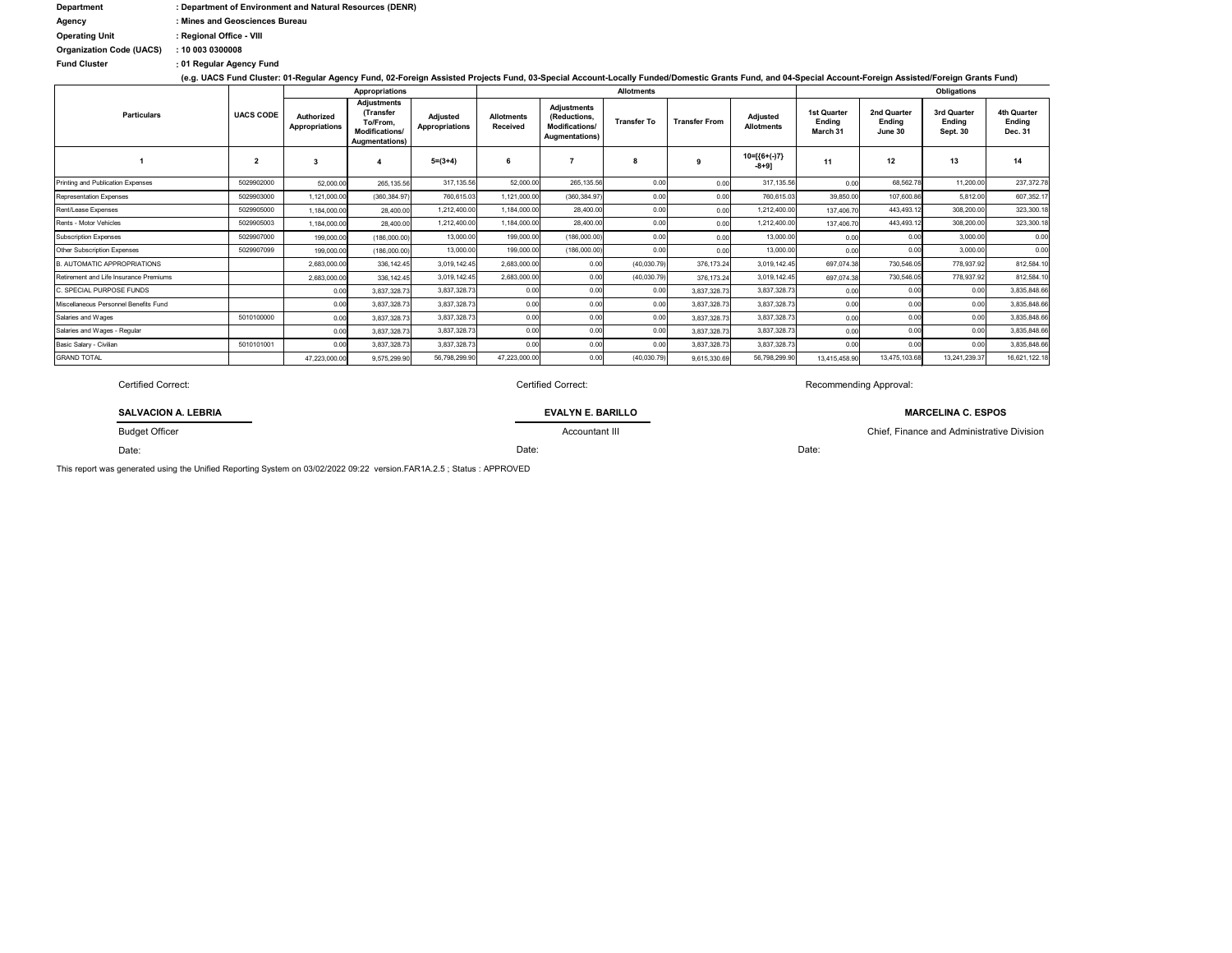## **Department : Department of Environment Agency : Mines and Geosciences B Operating Unit : Regional Office - VIII**

**: Fund Cluster 01 Regular Agency Fund (e.g. UACS Fund Cluster: 0** 

**Organization Code (UACS) : 10 003 0300008**

This report was generated using the Unified Reporting System

|                                                                                            | <b>UACS CODE</b>         | <b>Disbursements</b>       |                                     |                       |                              |                                     |                           | <b>Balances</b>       |                   |                                              |                               |  |  |
|--------------------------------------------------------------------------------------------|--------------------------|----------------------------|-------------------------------------|-----------------------|------------------------------|-------------------------------------|---------------------------|-----------------------|-------------------|----------------------------------------------|-------------------------------|--|--|
| <b>Particulars</b>                                                                         |                          | <b>TOTAL</b>               | <b>1st Quarter</b><br><b>Ending</b> | 2nd Quarter<br>Ending | 3rd Quarter<br><b>Ending</b> | <b>4th Quarter</b><br><b>Ending</b> | <b>TOTAL</b>              | Unreleased            | Unobligated       | <b>Unpaid Obligations</b><br>(15-20)=(23+24) |                               |  |  |
|                                                                                            |                          |                            | March 31                            | June 30               | Sept. 30                     | Dec. 31                             |                           | <b>Appropriations</b> | <b>Allotments</b> | Due and<br>Demandable                        | Not Yet Due and<br>Demandable |  |  |
| $\overline{1}$                                                                             | $\overline{2}$           | $15=(11+12+13+14)$         | 16                                  | 17                    | 18                           | 19                                  | $20=(16+17+18+19)$        | $21 = (5-10)$         | $22=(10-15)$      | 23                                           | 24                            |  |  |
| <b>SUMMARY</b>                                                                             |                          | 56,752,924.13              | 10,038,371.58                       | 14,619,539.80         | 12,750,307.62                | 18,255,217.03                       | 55,663,436.03             | 0.00                  | 45,375.77         | 279,487.60                                   | 810,000.50                    |  |  |
| A. AGENCY SPECIFIC BUDGET                                                                  |                          | 49,897,933.02              | 9,341,297.20                        | 13,888,993.7          | 11.971.369.70                | 13,731,543.34                       | 48,933,203.99             | 0.00                  | 43,895.70         | 154,728.53                                   | 810,000.50                    |  |  |
| <b>Personnel Services</b>                                                                  |                          | 31,742,113.22              | 6,566,052.44                        | 8,844,754.08          | 7,382,872.95                 | 8,948,433.75                        | 31,742,113.22             | 0.00                  | 0.00              | 0.00                                         | 0.00                          |  |  |
| Salaries and Wages                                                                         | 5010100000               | 22,745,960.00              | 5,846,978.34                        | 6,087,048.26          | 6,575,162.37                 | 4,236,771.03                        | 22,745,960.00             | 0.00                  | 0.00              | 0.00                                         | 0.00                          |  |  |
| Salaries and Wages - Regular                                                               | 5010101000               | 22,745,960.00              | 5,846,978.34                        | 6,087,048.26          | 6,575,162.37                 | 4,236,771.03                        | 22,745,960.00             | 0.00                  | 0.00              | 0.00                                         | 0.00                          |  |  |
| Basic Salary - Civilian                                                                    | 5010101001               | 22,745,960.00              | 5,846,978.34                        | 6,087,048.26          | 6,575,162.37                 | 4,236,771.03                        | 22,745,960.00             | 0.00                  | 0.00              | 0.00                                         | 0.00                          |  |  |
| Other Compensation                                                                         | 5010200000               | 8,122,951.52               | 609,000.00                          | 2,647,902.02          | 565,865.51                   | 4,300,183.99                        | 8,122,951.52              | 0.00                  | 0.00              | 0.00                                         | 0.00                          |  |  |
| Personal Economic Relief Allowance (PERA)                                                  | 5010201000               | 1,128,000.00               | 246,000.00                          | 288,370.1             | 307,248.61                   | 286,381.22                          | 1,128,000.00              | 0.00                  | 0.00              | 0.00                                         | 0.00                          |  |  |
| PERA - Civilian                                                                            | 5010201001               | 1,128,000.00               | 246,000.00                          | 288,370.1             | 307,248.61                   | 286,381.22                          | 1,128,000.00              | 0.00                  | 0.00              | 0.00                                         | 0.00                          |  |  |
| Representation Allowance (RA)                                                              | 5010202000               | 272,074.35                 | 37,500.00                           | 80,750.00             | 85,500.00                    | 68,324.35                           | 272,074.35                | 0.00                  | 0.00              | 0.00                                         | 0.00                          |  |  |
| Transportation Allowance (TA)                                                              | 5010203000               | 101,250.00                 | 37,500.00                           | 63,750.00             | 60,000.00                    | (60,000.00)                         | 101,250.00                | 0.00                  | 0.00              | 0.00                                         | 0.00                          |  |  |
| Transportation Allowance (TA)                                                              | 5010203001               | 101,250.00                 | 37,500.00                           | 63,750.00             | 60,000.00                    | (60,000.00)                         | 101,250.00                | 0.00                  | 0.00              | 0.00                                         | 0.00                          |  |  |
| Clothing/Uniform Allowance                                                                 | 5010204000               | 288,000.00                 | 288,000.00                          | 0.00                  | 0.00                         | 0.00                                | 288,000.00                | 0.00                  | 0.00              | 0.00                                         | 0.00                          |  |  |
| Clothing/Uniform Allowance - Civilian                                                      | 5010204001               | 288,000.00                 | 288,000.00                          | 0.00                  | 0.00                         | 0.00                                | 288,000.00                | 0.00                  | 0.00              | 0.00                                         | 0.00                          |  |  |
| Subsistence Allowance (SA)                                                                 | 5010205000               | 265,575.00                 | 0.00                                | 31,950.00             | 14,775.00                    | 218,850.00                          | 265,575.00                | 0.00                  | 0.00              | 0.00                                         | 0.00                          |  |  |
| Subsistence Allowance - Magna Carta Benefits for Science<br>and Technology under R.A. 8439 | 5010205002               | 265,575.00                 | 0.00                                | 31,950.00             | 14,775.00                    | 218,850.00                          | 265,575.00                | 0.00                  | 0.00              | 0.00                                         | 0.00                          |  |  |
| Laundry Allowance (LA)<br>Laundry Allowance - Magna Carta Benefits for Science and         | 5010206000               | 82,636.37                  | 0.00                                | 10,738.63             | 4,261.37                     | 67,636.37                           | 82,636.37                 | 0.00                  | 0.00              | 0.00                                         | 0.00                          |  |  |
| Technology under R.A. 8439                                                                 | 5010206003               | 82,636.37                  | 0.00                                | 10,738.63             | 4,261.37                     | 67,636.37                           | 82,636.37                 | 0.00                  | 0.00              | 0.00                                         | 0.00                          |  |  |
| Hazard Pay (HP)<br>HP - Magna Carta Benefits for Science and Technology                    | 5010211000               | 664,126.15                 | 0.00                                | 79,537.22             | 39,271.23                    | 545,317.70                          | 664,126.15                | 0.00                  | 0.00              | 0.00                                         | 0.00                          |  |  |
| under R.A. 8439                                                                            | 5010211004               | 664,126.15                 | 0.00                                | 79,537.22             | 39,271.23                    | 545,317.70                          | 664,126.15                | 0.00<br>0.00          | 0.00              | 0.00<br>0.00                                 | 0.00                          |  |  |
| Longevity Pay (LP)<br>Longevity Pay - Magna Carta Benefits for Science and                 | 5010212000               | 23,872.15                  | 0.00                                | 0.00                  | 0.00                         | 23,872.15                           | 23,872.15                 |                       | 0.00              |                                              | 0.00                          |  |  |
| Technology under R.A. 8439<br>Year End Bonus                                               | 5010212003<br>5010214000 | 23,872.15                  | 0.00<br>0.00                        | 0.00                  | 0.00<br>51,309.30            | 23,872.15<br>1,435,384.70           | 23,872.15<br>1,486,694.00 | 0.00<br>0.00          | 0.00              | 0.00<br>0.00                                 | 0.00<br>0.00                  |  |  |
| Bonus - Civilian                                                                           | 5010214001               | 1,486,694.00               | 0.00                                | 0.00                  | 51,309.30                    | 1,435,384.70                        | 1,486,694.00              | 0.00                  | 0.00<br>0.00      | 0.00                                         | 0.00                          |  |  |
| Cash Gift                                                                                  | 5010215000               | 1,486,694.00<br>235,000.00 | 0.00                                | 0.00<br>0.00          | 3,500.00                     | 231,500.00                          | 235,000.00                | 0.00                  | 0.00              | 0.00                                         | 0.00                          |  |  |
| Cash Gift - Civilian                                                                       | 5010215001               | 235,000.00                 | 0.00                                | 0.00                  | 3,500.00                     | 231,500.00                          | 235,000.00                | 0.00                  | 0.00              | 0.00                                         | 0.00                          |  |  |
| Mid-Year Bonus - Civilian                                                                  | 5010216000               | 2,092,806.00               | 0.00                                | 2,092,806.00          | 0.00                         | 0.00                                | 2,092,806.00              | 0.00                  | 0.00              | 0.00                                         | 0.00                          |  |  |
| Mid-Year Bonus - Civilian                                                                  | 5010216001               | 2,092,806.00               | 0.00                                | 2,092,806.00          | 0.00                         | 0.00                                | 2,092,806.00              | 0.00                  | 0.00              | 0.00                                         | 0.00                          |  |  |
| Other Bonuses and Allowances                                                               | 5010299000               | 1,482,917.50               | 0.00                                | 0.00                  | 0.00                         | 1,482,917.50                        | 1,482,917.50              | 0.00                  | 0.00              | 0.00                                         | 0.00                          |  |  |
| Collective Negotiation Agreement Incentive - Civilian                                      | 5010299011               | 1,247,917.50               | 0.00                                | 0.00                  | 0.00                         | 1,247,917.50                        | 1,247,917.50              | 0.00                  | 0.00              | 0.00                                         | 0.00                          |  |  |
| Productivity Enhancement Incentive - Civilian                                              | 5010299012               | 235,000.00                 | 0.00                                | 0.00                  | 0.00                         | 235,000.00                          | 235,000.00                | 0.00                  | 0.00              | 0.00                                         | 0.00                          |  |  |
| Personnel Benefit Contributions                                                            | 5010300000               | 361,000.00                 | 109,474.10                          | 109,803.80            | 122,917.18                   | 18,804.92                           | 361,000.00                | 0.00                  | 0.00              | 0.00                                         | 0.00                          |  |  |
| Pag-IBIG Contributions                                                                     | 5010302000               | 56,000.00                  | 14,200.00                           | 14,200.00             | 15,500.00                    | 12,100.00                           | 56,000.00                 | 0.00                  | 0.00              | 0.00                                         | 0.00                          |  |  |
| Pag-IBIG - Civilian                                                                        | 5010302001               | 56,000.00                  | 14,200.00                           | 14,200.00             | 15,500.00                    | 12,100.00                           | 56,000.00                 | 0.00                  | 0.00              | 0.00                                         | 0.00                          |  |  |
| <b>PhilHealth Contributions</b>                                                            | 5010303000               | 249,000.00                 | 81,674.10                           | 81,203.80             | 92,117.18                    | (5,995.08)                          | 249,000.00                | 0.00                  | 0.00              | 0.00                                         | 0.00                          |  |  |
| PhilHealth - Civilian                                                                      | 5010303001               | 249,000.00                 | 81,674.10                           | 81,203.80             | 92,117.18                    | (5,995.08)                          | 249,000.00                | 0.00                  | 0.00              | 0.00                                         | 0.00                          |  |  |
| Employees Compensation Insurance Premiums (ECIP)                                           | 5010304000               | 56,000.00                  | 13,600.00                           | 14,400.00             | 15,300.00                    | 12,700.00                           | 56,000.00                 | 0.00                  | 0.00              | 0.00                                         | 0.00                          |  |  |
| ECIP - Civilian                                                                            | 5010304001               | 56,000.00                  | 13,600.00                           | 14,400.00             | 15,300.00                    | 12,700.00                           | 56,000.00                 | 0.00                  | 0.00              | 0.00                                         | 0.00                          |  |  |
| <b>Other Personnel Benefits</b>                                                            | 5010400000               | 512,201.70                 | 600.00                              | 0.00                  | 118,927.89                   | 392,673.81                          | 512,201.70                | 0.00                  | 0.00              | 0.00                                         | 0.00                          |  |  |
| <b>Terminal Leave Benefits</b>                                                             | 5010403000               | 0.00                       | 0.00                                | 0.00                  | 118,927.89                   | (118, 927.89)                       | 0.00                      | 0.00                  | 0.00              | 0.00                                         | 0.00                          |  |  |
| Terminal Leave Benefits - Civilian                                                         | 5010403001               | 0.00                       | 0.00                                | 0.00                  | 118,927.89                   | (118, 927.89)                       | 0.00                      | 0.00                  | 0.00              | 0.00                                         | 0.00                          |  |  |
| <b>Other Personnel Benefits</b>                                                            | 5010499000               | 512,201.70                 | 600.00                              | 0.00                  | 0.00                         | 511,601.70                          | 512,201.70                | 0.00                  | 0.00              | 0.00                                         | 0.00                          |  |  |
| Lump-sum for Step Increments - Length of Service                                           | 5010499010               | 2,201.70                   | 600.00                              | 0.00                  | 0.00                         | 1,601.70                            | 2,201.70                  | 0.00                  | 0.00              | 0.00                                         | 0.00                          |  |  |
| <b>Other Personnel Benefits</b>                                                            | 5010499099               | 510,000.00                 | 0.00                                | 0.00                  | 0.00                         | 510,000.00                          | 510,000.00                | 0.00                  | 0.00              | 0.00                                         | 0.00                          |  |  |

| <b>Current Year Appropriations</b> |
|------------------------------------|
| <b>Supplemental Appropriations</b> |
| <b>Continuing Appropriations</b>   |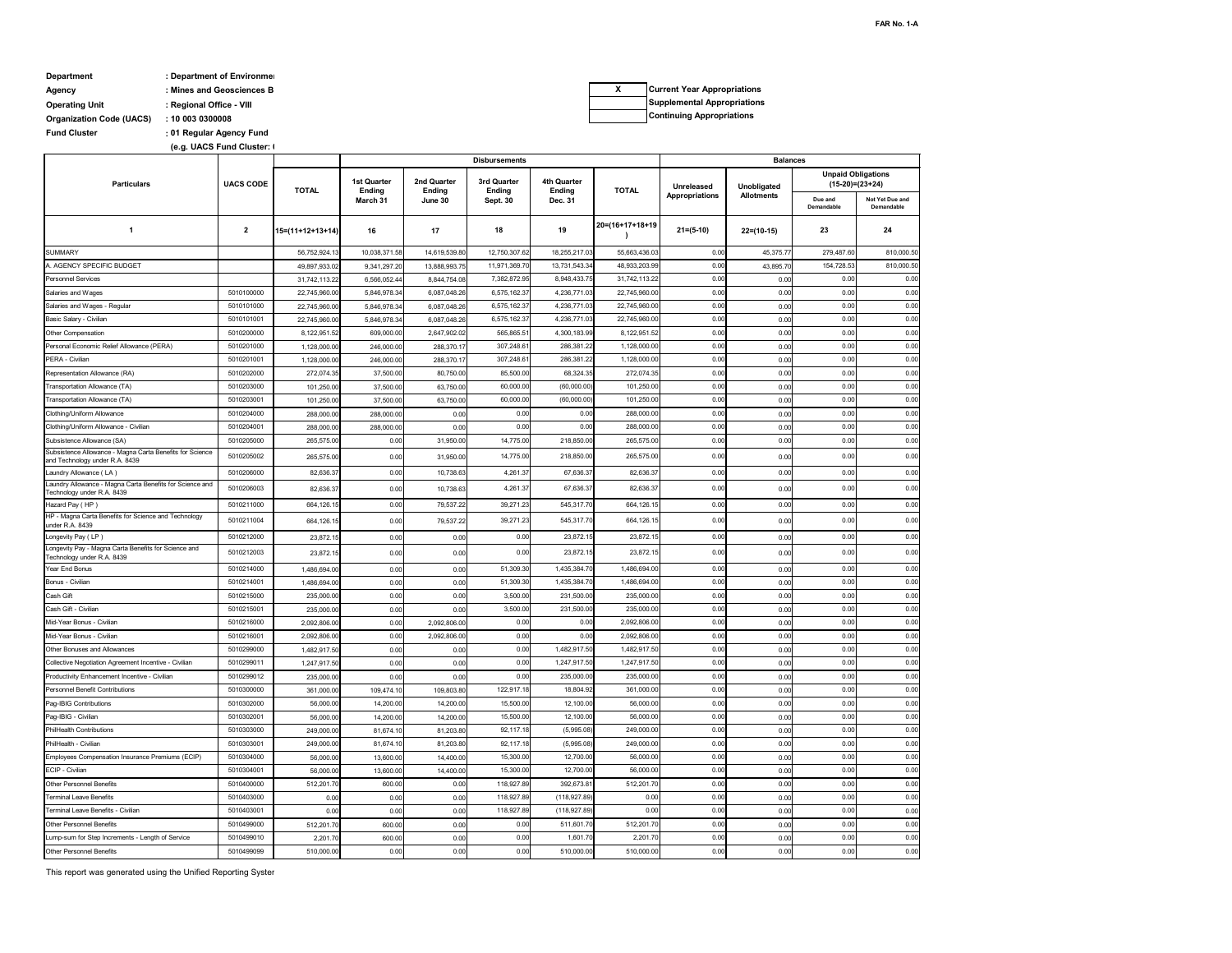| <b>Department</b>               | : Department of Environmer |
|---------------------------------|----------------------------|
| Agency                          | : Mines and Geosciences B  |
| <b>Operating Unit</b>           | : Regional Office - VIII   |
| <b>Organization Code (UACS)</b> | : 100030300008             |
| <b>Fund Cluster</b>             | : 01 Regular Agency Fund   |
|                                 | (e.g. UACS Fund Cluster: I |

This report was generated using the Unified Reporting System

|                                                          | <b>UACS CODE</b> |                    |                                          |                                  | <b>Disbursements</b>                     |                                         |                  | <b>Balances</b>                     |                                  |                                                |                               |
|----------------------------------------------------------|------------------|--------------------|------------------------------------------|----------------------------------|------------------------------------------|-----------------------------------------|------------------|-------------------------------------|----------------------------------|------------------------------------------------|-------------------------------|
| <b>Particulars</b>                                       |                  | <b>TOTAL</b>       | <b>1st Quarter</b><br>Ending<br>March 31 | 2nd Quarter<br>Ending<br>June 30 | 3rd Quarter<br>Ending<br><b>Sept. 30</b> | 4th Quarter<br><b>Ending</b><br>Dec. 31 | <b>TOTAL</b>     | <b>Unreleased</b><br>Appropriations | Unobligated<br><b>Allotments</b> | <b>Unpaid Obligations</b><br>$(15-20)=(23+24)$ |                               |
|                                                          |                  |                    |                                          |                                  |                                          |                                         |                  |                                     |                                  | Due and<br>Demandable                          | Not Yet Due and<br>Demandable |
| 1                                                        | $\mathbf{2}$     | $15=(11+12+13+14)$ | 16                                       | 17                               | 18                                       | 19                                      | 20=(16+17+18+19  | $21 = (5-10)$                       | $22=(10-15)$                     | 23                                             | 24                            |
| Maintenance and Other Operating Expenses                 |                  | 18, 155, 819.80    | 2,775,244.76                             | 5,044,239.67                     | 4,588,496.75                             | 4,783,109.59                            | 17, 191, 090. 77 | 0.00                                | 43,895.70                        | 154,728.53                                     | 810,000.50                    |
| <b>Traveling Expenses</b>                                | 5020100000       | 2,147,325.00       | 350,100.00                               | 781,050.00                       | 817,550.00                               | 198,625.00                              | 2,147,325.00     | 0.00                                | 0.00                             | 0.00                                           | 0.00                          |
| Traveling Expenses - Local                               | 5020101000       | 2,147,325.00       | 350,100.0                                | 781,050.00                       | 817,550.00                               | 198,625.00                              | 2,147,325.00     | 0.00                                | 0.00                             | 0.00                                           | 0.00                          |
| Training and Scholarship Expenses                        | 5020200000       | 69,024.00          | 2,400.00                                 | 0.00                             | 40,344.00                                | 26,280.00                               | 69,024.00        | 0.00                                | 0.00                             | 0.00                                           | 0.00                          |
| <b>Training Expenses</b>                                 | 5020201000       | 69,024.00          | 2,400.00                                 | 0.00                             | 40,344.00                                | 26,280.00                               | 69,024.00        | 0.00                                | 0.00                             | 0.00                                           | 0.00                          |
| <b>Training Expenses</b>                                 | 5020201002       | 69,024.00          | 2,400.00                                 | 0.00                             | 40,344.00                                | 26,280.00                               | 69,024.00        | 0.00                                | 0.00                             | 0.00                                           | 0.00                          |
| Supplies and Materials Expenses                          | 5020300000       | 2,016,593.97       | 83,715.42                                | 637,573.14                       | 814,669.33                               | 403,135.58                              | 1,939,093.47     | 0.00                                | 0.00                             | 0.00                                           | 77,500.50                     |
| <b>Office Supplies Expenses</b>                          | 5020301000       | 1,453,923.9        | 42,550.0                                 | 494,120.10                       | 447,042.87                               | 392,710.50                              | 1,376,423.47     | 0.00                                | 0.00                             | 0.00                                           | 77,500.50                     |
| <b>ICT Office Supplies</b>                               | 5020301001       | 672,725.42         | 1,850.00                                 | 270,517.00                       | 177,831.32                               | 222,527.10                              | 672,725.42       | 0.00                                | 0.00                             | 0.00                                           | 0.00                          |
| <b>Office Supplies Expenses</b>                          | 5020301002       | 781,198.55         | 40,700.00                                | 223,603.10                       | 269,211.55                               | 170,183.40                              | 703,698.05       | 0.00                                | 0.00                             | 0.00                                           | 77,500.50                     |
| Fuel, Oil and Lubricants Expenses                        | 5020309000       | 297,780.00         | 41,165.42                                | 132,053.04                       | 114,136.46                               | 10,425.08                               | 297,780.00       | 0.00                                | 0.00                             | 0.00                                           | 0.00                          |
| Semi-Expendable Machinery and Equipment Expenses         | 5020321000       | 214,300.00         | 0.00                                     | 11,400.00                        | 202,900.00                               | 0.00                                    | 214,300.00       | 0.00                                | 0.00                             | 0.00                                           | 0.00                          |
| Information and Communications Technology Equipment      | 5020321003       | 0.00               | 0.00                                     | 11,400.00                        | (11,400.00)                              | 0.00                                    | 0.00             | 0.00                                | 0.00                             | 0.00                                           | 0.00                          |
| <b>Printing Equipment</b>                                | 5020321011       | 214,300.00         | 0.00                                     | 0.00                             | 214,300.00                               | 0.00                                    | 214,300.00       | 0.00                                | 0.00                             | 0.00                                           | 0.00                          |
| Other Supplies and Materials Expenses                    | 5020399000       | 50,590.00          | 0.00                                     | 0.00                             | 50,590.00                                | 0.00                                    | 50,590.00        | 0.00                                | 0.00                             | 0.00                                           | 0.00                          |
| <b>Utility Expenses</b>                                  | 5020400000       | 509,236.15         | 129,217.03                               | 163,570.29                       | 168,456.88                               | 47,991.95                               | 509,236.15       | 0.00                                | 0.00                             | 0.00                                           | 0.00                          |
| <b>Water Expenses</b>                                    | 5020401000       | 59,425.47          | 9,726.7                                  | 9,696.02                         | 5,879.28                                 | 34,123.46                               | 59,425.47        | 0.00                                | 0.00                             | 0.00                                           | 0.00                          |
| <b>Electricity Expenses</b>                              | 5020402000       | 449,810.68         | 119,490.3                                | 153,874.27                       | 162,577.60                               | 13,868.49                               | 449,810.68       | 0.00                                | 0.00                             | 0.00                                           | 0.00                          |
| <b>Communication Expenses</b>                            | 5020500000       | 356,751.86         | 106,719.36                               | 112,162.19                       | 116,580.98                               | 16,679.27                               | 352,141.80       | 0.00                                | 14,100.00                        | 4,610.06                                       | 0.00                          |
| Postage and Courier Services                             | 5020501000       | 175,432.61         | 51,712.00                                | 62,865.00                        | 60,855.61                                | 0.00                                    | 175,432.61       | 0.00                                | 0.00                             | 0.00                                           | 0.00                          |
| <b>Telephone Expenses</b>                                | 5020502000       | 138,000.00         | 39,985.1                                 | 45,397.33                        | 46,897.33                                | 2,414.99                                | 134,694.79       | 0.00                                | 0.00                             | 3,305.21                                       | 0.00                          |
| Mobile                                                   | 5020502001       | 97,000.00          | 24,500.00                                | 35,500.00                        | 37,000.00                                | 0.00                                    | 97,000.00        | 0.00                                | 0.00                             | 0.00                                           | 0.00                          |
| Landline                                                 | 5020502002       | 41,000.00          | 15,485.1                                 | 9,897.33                         | 9,897.33                                 | 2,414.99                                | 37,694.79        | 0.00                                | 0.00                             | 3,305.21                                       | 0.00                          |
| Internet Subscription Expenses                           | 5020503000       | 43,319.25          | 15,022.22                                | 3,899.86                         | 8,828.04                                 | 14,264.28                               | 42,014.40        | 0.00                                | 14,100.00                        | 1,304.85                                       | 0.00                          |
| Confidential, Intelligence and Extraordinary Expenses    | 5021000000       | 99,000.00          | 19,400.00                                | 29,100.00                        | 25,131.82                                | 25,368.18                               | 99,000.00        | 0.00                                | 0.00                             | 0.00                                           | 0.00                          |
| Extraordinary and Miscellaneous Expenses                 | 5021003000       | 99,000.00          | 19,400.00                                | 29,100.00                        | 25,131.82                                | 25,368.18                               | 99,000.00        | 0.00                                | 0.00                             | 0.00                                           | 0.00                          |
| <b>Professional Services</b>                             | 5021100000       | 8,007,162.98       | 937,973.85                               | 2,468,985.56                     | 1,829,690.42                             | 2,145,424.50                            | 7,382,074.33     | 0.00                                | 0.00                             | 150,118.47                                     | 474,970.18                    |
| <b>Consultancy Services</b>                              | 5021103000       | 608,500.33         | 75,781.0                                 | 202,749.32                       | 159,708.15                               | 160,261.85                              | 598,500.33       | 0.00                                | 0.00                             | 10,000.00                                      | 0.00                          |
| <b>ICT Consultancy Services</b>                          | 5021103001       | 608,500.33         | 75,781.0                                 | 202,749.32                       | 159,708.15                               | 160,261.85                              | 598,500.33       | 0.00                                | 0.00                             | 10,000.00                                      | 0.00                          |
| <b>Other Professional Services</b>                       | 5021199000       | 7,398,662.65       | 862,192.84                               | 2,266,236.24                     | 1,669,982.27                             | 1,985,162.65                            | 6,783,574.00     | 0.00                                | 0.00                             | 140,118.47                                     | 474,970.18                    |
| <b>General Services</b>                                  | 5021200000       | 1,582,934.00       | 282,742.47                               | 273,300.00                       | 266,321.25                               | 603,451.81                              | 1,425,815.53     | 0.00                                | 0.00                             | 0.00                                           | 157,118.47                    |
| <b>Janitorial Services</b>                               | 5021202000       | 464,080.00         | 93,442.47                                | 0.00                             | 0.00                                     | 370,637.53                              | 464,080.00       | 0.00                                | 0.00                             | 0.00                                           | 0.00                          |
| <b>Security Services</b>                                 | 5021203000       | 675,000.00         | 135,000.00                               | 180,000.00                       | 135,000.00                               | 90,000.00                               | 540,000.00       | 0.00                                | 0.00                             | 0.00                                           | 135,000.00                    |
| <b>Other General Services</b>                            | 5021299000       | 443,854.00         | 54,300.00                                | 93,300.00                        | 131,321.25                               | 142,814.28                              | 421,735.53       | 0.00                                | 0.00                             | 0.00                                           | 22,118.47                     |
| <b>Other General Services</b>                            | 5021299099       | 443,854.00         | 54,300.00                                | 93,300.00                        | 131,321.25                               | 142,814.28                              | 421,735.53       | 0.00                                | 0.00                             | 0.00                                           | 22,118.47                     |
| Repairs and Maintenance                                  | 5021300000       | 107,321.05         | 12,300.00                                | 39,050.69                        | 54,124.25                                | 1,846.11                                | 107,321.05       | 0.00                                | 0.00                             | 0.00                                           | 0.00                          |
| Repairs and Maintenance - Buildings and Other Structures | 5021304000       | 0.00               | 0.00                                     | 0.00                             | 0.00                                     | 0.00                                    | 0.00             | 0.00                                | 0.00                             | 0.00                                           | 0.00                          |
| <b>Buildings</b>                                         | 5021304001       | 0.00               | 0.00                                     | 0.00                             | 0.00                                     | 0.00                                    | 0.00             | 0.00                                | 0.00                             | 0.00                                           | 0.00                          |
| Repairs and Maintenance - Machinery and Equipment        | 5021305000       | 6,500.00           | 0.00                                     | 0.00                             | 3,500.00                                 | 3,000.00                                | 6,500.00         | 0.00                                | 0.00                             | 0.00                                           | 0.00                          |
| Office Equipment                                         | 5021305002       | 6,500.00           | 0.00                                     | 0.00                             | 3,500.00                                 | 3,000.00                                | 6,500.00         | 0.00                                | 0.00                             | 0.00                                           | 0.00                          |
| <b>Communication Equipment</b>                           | 5021305007       | 0.00               | 0.00                                     | 0.00                             | 0.00                                     | 0.00                                    | 0.00             | 0.00                                | 0.00                             | 0.00                                           | 0.00                          |
| <b>Printing Equipment</b>                                | 5021305012       | 0.00               | 0.00                                     | 0.00                             | 0.00                                     | 0.00                                    | 0.00             | 0.00                                | 0.00                             | 0.00                                           | 0.00                          |
| Repairs and Maintenance - Transportation Equipment       | 5021306000       | 100,821.05         | 12,300.00                                | 39,050.69                        | 50,624.25                                | (1, 153.89)                             | 100,821.05       | 0.00                                | 0.00                             | 0.00                                           | 0.00                          |
| Motor Vehicles                                           | 5021306001       | 100,821.05         | 12,300.00                                | 39,050.69                        | 50,624.25                                | (1, 153.89)                             | 100,821.05       | 0.00                                | 0.00                             | 0.00                                           | 0.00                          |
| Taxes, Insurance Premiums and Other Fees                 | 5021500000       | 967,320.20         | 697,719.93                               | 23,784.16                        | 21,622.70                                | 152,347.87                              | 895,474.66       | 0.00                                | 19,795.70                        | 0.00                                           | 71,845.54                     |
| Taxes, Duties and Licenses                               | 5021501000       | 41,000.00          | 0.00                                     | 6,068.12                         | 2,682.00                                 | 32,249.88                               | 41,000.00        | 0.00                                | 0.00                             | 0.00                                           | 0.00                          |
| Taxes, Duties and Licenses                               | 5021501001       | 41,000.00          | 0.00                                     | 6,068.12                         | 2,682.00                                 | 32,249.88                               | 41,000.00        | 0.00                                | 0.00                             | 0.00                                           | 0.00                          |
| <b>Fidelity Bond Premiums</b>                            | 5021502000       | 87,500.00          | 32,000.00                                | 0.00                             | 420.00                                   | 55,080.00                               | 87,500.00        | 0.00                                | 0.00                             | 0.00                                           | 0.00                          |
| <b>Insurance Expenses</b>                                | 5021503000       | 838,820.20         | 665,719.93                               | 17,716.04                        | 18,520.70                                | 65,017.99                               | 766,974.66       | 0.00                                | 19,795.70                        | 0.00                                           | 71,845.54                     |
| Other Maintenance and Operating Expenses                 | 5029900000       | 2,293,150.59       | 152,956.70                               | 515,663.64                       | 434,005.12                               | 1,161,959.32                            | 2,264,584.78     | 0.00                                | 10,000.00                        | 0.00                                           | 28,565.81                     |

**X Current Year Appropriations Supplemental Appropriations Continuing Appropriations**